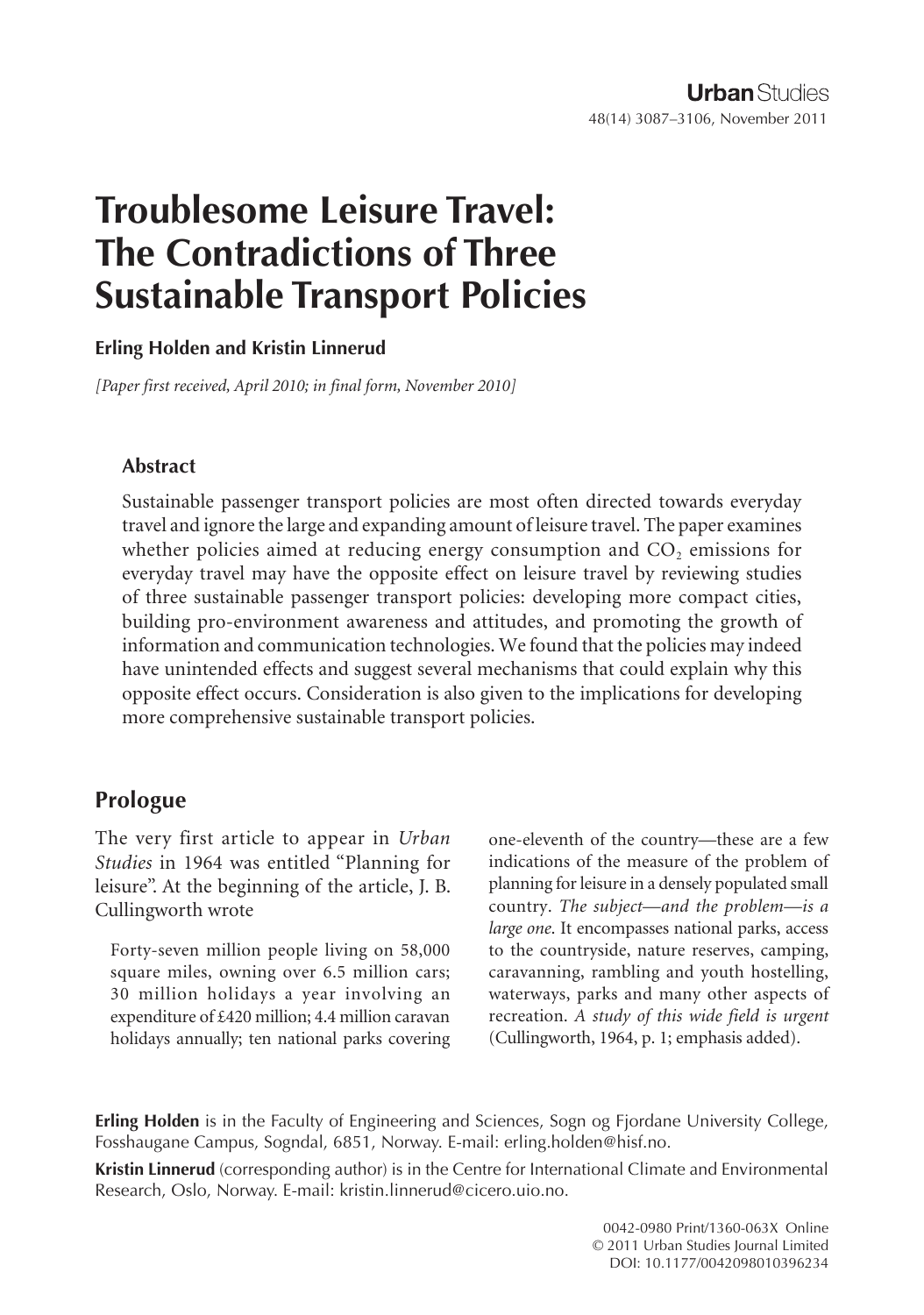Thus, in the inaugural issue of *Urban Studies*, Cullingworth urged the need to study the environmental impacts of increased leisure. Today, more than 40 years later, the need to address the negative impacts of increased leisure—particularly increased leisure-time mobility—is even greater than Cullingworth ever could imagine. Indeed, the demand for leisure has increased tremendously during the four decades and so have its environmental impacts.

The relation between the increased demand for leisure and environmental impacts has, however, changed in two aspects since the beginning of the 1960s. First, although Cullingworth paid particular attention to the increased use of the private car as the preferred means for leisure-time travel, he did not foresee how strong this increase would become. Moreover, he was largely unaware of the imminent increase of leisure-time travel by plane (at that time a largely unknown means of transport in this respect).

Secondly, whereas Cullingworth mainly addressed local leisure-time travel and local environmental impacts, present demand for leisure and its environmental impacts, has gone global. The global challenges noted by the UN Commission on Environment and Development in their 1987 Report *Our Common Future* (WCED, 1987) were to him largely unknown. Thus, he was not yet familiar with the concept of sustainable development, which presently is a political imperative for all societal sectors—including leisure-time travel.

## **1. Introduction**

The level and growth of passenger transport—or travel—represents a major challenge to environmentally sustainable development (EEA, 2002; OECD, 2000, 2002).<sup>1</sup> Among a number of environmental consequences, climate change, air pollution and excess energy consumption are the most important.

In developed countries, leisure travel constitutes a major and growing share of total travel. In the EU, for example, leisure travel accounts for approximately one-third of all trips (EEA, 2008). A survey of travel in Norway (Denstadli *et al*., 2006) suggests that leisure trips are responsible for more than half of total CO<sub>2</sub> emissions from travel because leisure trips tend to be longer and use more energy-consuming modes of transport than everyday trips. Banister *et al*. (2000) projected that, over the next 20 years, more people will spend more time on leisure activities because of an ageing population in OECD countries. Much of this increased leisure travel could involve long-distance air travel because more people have the means, time and desire to see the world (Gössling, 2010).

Meanwhile, research on sustainable passenger transport has mainly focused on everyday travel. Among the driving-forces for everyday travel are globalisation, lifestyles and individual travel preferences, demographic trends, household structure, economic growth and household income, urban sprawl and specialisation in education and labour (Banister, 2005; Banister *et al*., 2000; Tengström, 1999; Black, 2003; Geenhuizen *et al*., 2002; Salomon and Mokhtarian, 2002).

Although these driving-forces may also influence the demand for leisure travel, we generally lack a deeper understanding of which factors affect leisure travel decisions and the sustainability of leisure travel (for example, see Black and Nijkamp, 2002; Holden, 2007). Leisure travel is usually undertaken by choice, not by necessity. This distinction is important for policy-makers because they can explore policies for reducing the need for or length of necessary trips or for enhancing alternatives to driving (Handy *et al*., 2005), but they may confront greater problems in reducing the amount of leisure travel because this kind of travel may be valued in its own right. User requirements are also different for leisure travel and everyday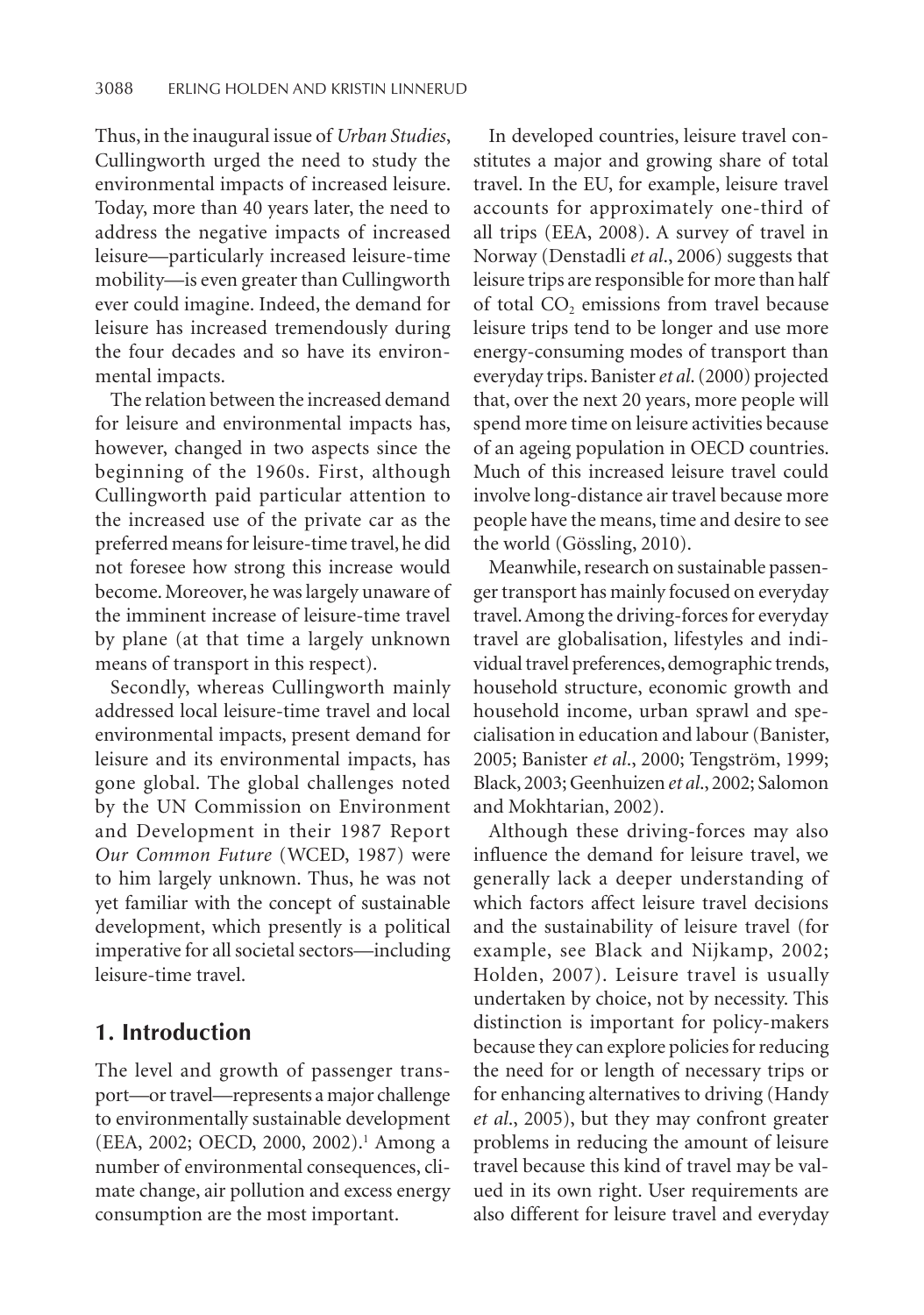commuting. Commuters require timeliness and predictability, but leisure trips are often less time critical. They may involve a greater load (baggage) as well as travel to and in areas with less developed or unfamiliar public transport systems. Lifestyle and psychological factors are also crucial in explaining demand for leisure travel and leisure travel choices are linked to peoples' expression of identity. Thus, designing efficient, sustainable and comprehensive transport policies requires an understanding of how leisure travel differs from other types of travel.

As has been true with research, sustainable passenger transport policies have been directed more towards everyday travel and not leisure travel.<sup>2</sup> Some policies have been tailored to reduce energy use and emissions related to everyday travel—for instance, by building more compact cities to reduce the average distances of necessary trips. Such policies, however, may have little or no impact on leisure travel. In addition, some policy instruments are not applied widely enough to encompass important aspects of leisure travel. For example, the success of reducing greenhouse gas emissions in tourism will depend critically on policy and practice changes in the aviation sector, but this sector so far has not successfully been included in binding policy agreements (Scott *et al*., 2010).

More surprisingly, under some circumstances, some policies that aim at reducing the negative impacts of everyday travel may have the *opposite* effect on leisure travel. That is, while people respond to these policies by consuming less energy on everyday travel, they consume even more energy on leisure travel, thus reducing the effectiveness in terms of meeting the goals of a sustainable transport sector and reduced greenhouse gas emissions.

In this paper, we present a typology for sustainable transport policies and show why policies that indirectly deal with the emissions problem in one sector may produce unintended side effects in another sector. Secondly, we examine studies of three sustainable transport policies developing more compact cities, building pro-environment awareness and attitudes, and promoting growth of information and communication technologies—designed to reduce emissions from everyday travel but that may also increase emissions from leisure travel and suggest mechanisms to explain why a given policy may produce these contradictory effects. Finally, we examine the policy implications of the results and discuss further research.

## **2. Sustainable Transport Policies: A Typology**

The three main types of policy approach to reducing greenhouse gas emissions from transport are: improve technology to reduce emissions by reducing the carbon intensities<sup>3</sup> of fuels and/or by increasing the energy efficiency of engines; change travel patterns by changing how transport needs are met that is, by switching to more environmentally friendly modes of transport and by planning more carefully how to meet our transport needs; and, reduce travel volume to reduce the total emissions from transport (Holden, 2007; Banister, 2005; OECD, 2000).

The three main types of policy instrument are market-based instruments, informationbased instruments and command-andcontrol policies (Holden, 2007; Banister et. al, 2000). Market-based instruments include taxes and subsidies, which affect our behaviour through their impact on market prices. Ideally, the authorities should make all emitters pay a Pigouvian tax—that is, a tax on emissions equal to the marginal cost of the emission to society.4 An alternative is to use fuel as a proxy for emissions and levy a differentiated fuel tax. Examples of more indirect ways of addressing the emission problem are to give subsidies to low-carbon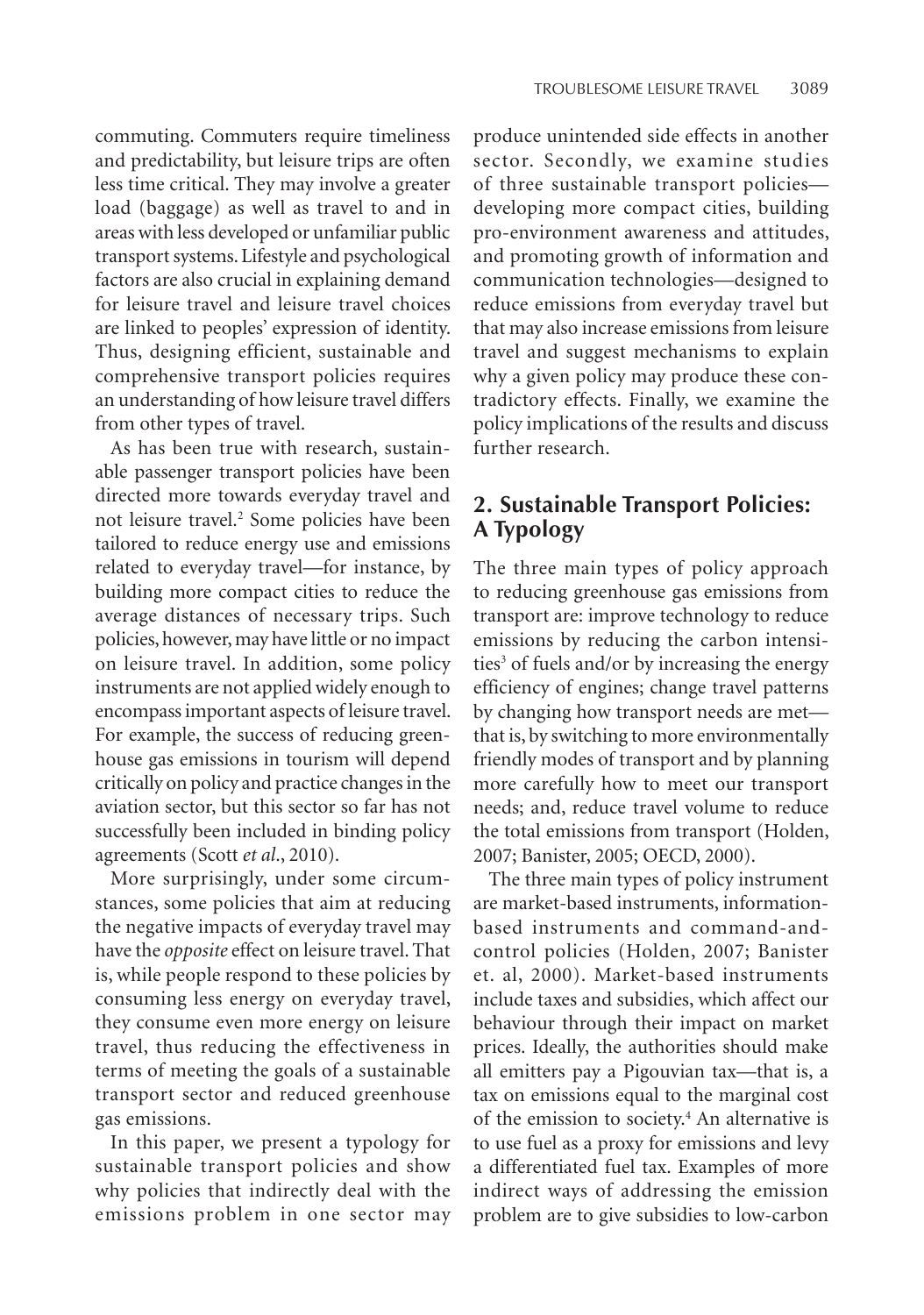fuels (such as biofuels), support research and development of low-carbon technologies and subsidise public transport. These indirect marked-based instruments may, however, have unintended side effects. Subsidising public transport, for example, may result in some people reducing their use of bicycles (Sandmo, 1976).

Information-based policies are based on the assumption that informed consumers will make more socially desirable decisions; that is, providing consumers with better information on the social costs of emissions and the availability of more environmentally friendly options will make them voluntarily change their behaviour (Stern, 1999, 2000). Even if we disregard for the moment the complex relationships between information, attitudes and behaviour, there are simple examples of possible unintended side effects from the use of such information-based instruments. If, for example, the information is focused on reducing emissions from one activity (such as shifting to more energy-efficient lightbulbs), while other mitigating activities are ignored (such as reducing the number of flight trips), then individuals may allocate their mitigation efforts in a way that does not reduce overall emissions.

Control-and-command (CAC) policies impose standards on products and processes and use physical planning to steer behaviour directly in the desired direction. For instance, authorities could set a minimum vehicular emissions limit or a minimum energyefficiency level on new cars, they could invest in public transport systems or they could use land use planning to reduce travel distances. Again, unintended side effects occur because these policies do not impose the same cost of emitting on all emitters. If, for example, a more energy-efficient car will reduce the amount of energy consumed per kilometre, it may also give the driver an incentive to drive further since the fuel cost per kilometre is reduced.

A typology for sustainable transport policies can be constructed using these three policy approaches and three policy instruments (Figure 1). Figure 1 shows a number of sustainable transport policies—a combination of policy approaches and instruments which potentially can reduce  $CO<sub>2</sub>$  emissions from transport. Only a widely applied CO<sub>2</sub> tax (Pigouvian tax) will not produce side effects because all transport emission sources face the same cost of emitting and none of the policy approaches is favoured. The more tailored a policy is to meet a specific policy approach (for example, improved public transport) in a specific part of the passenger transport system (for example, work travel), the more likely it is that the policy will produce unintended effects. In section 3, we examine three such policies.

The three policies are chosen due to their prevalence in the literature on sustainable transport. Moreover, these three policies are high on the political agenda in most developed countries. This is not to suggest, however, that other policies are insignificant; rather, a large number of policies should be studied accordingly.

Indeed, there are synergies between the policies shown in the figure. For example, compact, mixed-use development encourages efficient public transport systems and increased use of new technologies such as electric vehicles. Likewise, increased environmental attitudes due to awareness campaigns might well ease the introduction of environmental taxes. The division into separate policies serves well, however, for analytical purposes.

## **3. The Contradictory Results of Selected Policies**

We studied the results from studies of three sustainable transport policies to determine whether they support our claim that, although the main effect of the policies is to reduce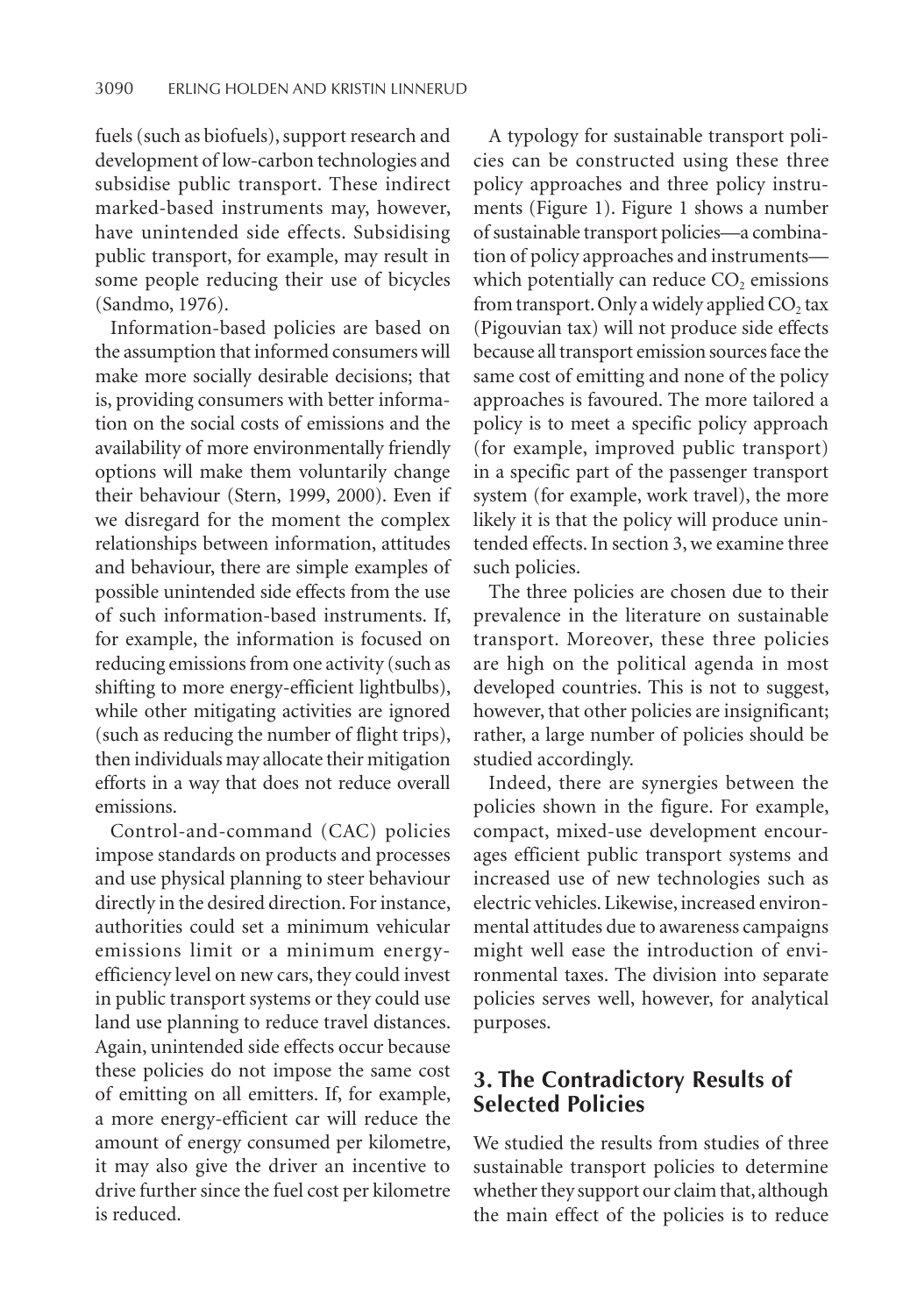

**Figure 1.** A typology for sustainable transport policies. Each transport policy (in circles) may be represented by a combination of one or more policy approaches and one or more policy instruments.

the emissions from everyday travel, an unintended side effect is that they simultaneously increase emissions from leisure travel. The selected policies are developing more compact cities, building pro-environment awareness and attitudes, and promoting information communication technologies.

#### **3.1.Compact Cities**

The main principle in the theory of compact cities is that of high-density development close to or within the city core, with a mixture of housing, workplaces and shops. The supporters of compact cities (for example, Newman and Kenworthy, 1989; Elkin *et al*., 1991; McLaren, 1992; Sherlock, 1991; Næss, 2006; Geurs and van Wee, 2006) claim that they result in the least energy-intensive everyday travel pattern, thereby reducing greenhouse gas emissions. The question we raise is whether the reduced amount of everyday travel is counterbalanced by increased leisure travel.

Most empirical studies confirm that urban form affects everyday travel behaviour.

Newman and Kenworthy (1989) explored the relationship between urban density and transport-related energy consumption in 32 cities in North America. They found that the gasoline consumption per capita was significantly lower in compact cities. Although Newman and Kenworthy (1989) have been criticised on methodological grounds (for example, Rodriguez *et al*., 2006), later analysis (for example, Holtzclaw *et al*., 2002; Cervervo and Kockelman, 1997; Kitamura *et al*., 1997; Holden, 2004; Holden and Norland, 2005; Næss, 2006) arrived at similar conclusions, even when controlling for socioeconomic, sociodemographic and attitudinal variables. In a recent review of the literature, Rickwood *et al*. concluded that

There is clear evidence from both intra and intercity comparisons that higher density, transit oriented cities have lower per-capita transport energy use (Rickwood *et al*., 2008, p. 57).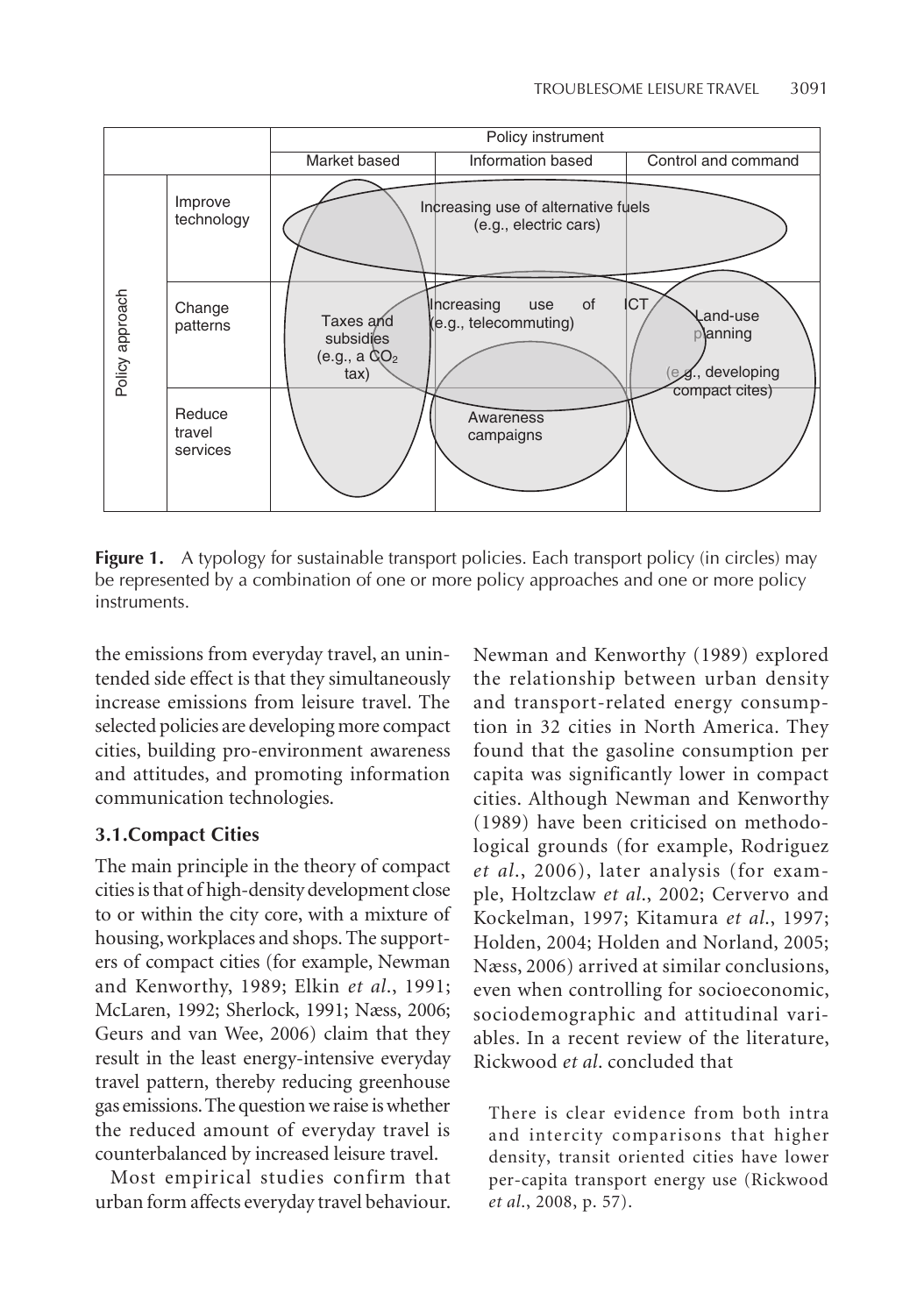It is possible, however, that people live in city centres because they prefer to travel less, not that they travel less because they live in city centres. Recently, this 'self-selection' bias has been given more emphasis when designing empirical models of the relationship between the built environment and the frequency of regular non-work journeys (for example, Boarnet and Sarmiento, 1998; Boarnet and Crane, 2000; Cao *et al*., 2009). Cao *et al*. (2009) found that, although residential preferences and travel attitudes significantly influenced the frequency of auto, public transport and non-motorised trips, neighbourhood characteristics retained a separate influence on behaviour after controlling for self-selection.<sup>5</sup> Thus, it seems that a compact city structure causes lower energy consumption on everyday travel, even after accounting for self-selection bias.

These studies did not, however, examine the effect compact cities have on leisure travel. Titheridge *et al*. (2000) claimed that the relationship between non-work travel, especially long-distance leisure travel, and urban form has been neglected, but a few empirical studies have been conducted (for example,Tillberg, 2002; Schlich and Axhausen, 2002; Holden and Norland, 2005; Næss, 2006). These show that, although residents in densely populated areas travel less in their everyday life, they do sometimes travel more in their leisure time.

Næss (2006) undertook a comprehensive quantitative and qualitative analysis of households' travel behaviour in the Copenhagen metropolitan area.<sup>6</sup> In a multiple regression analysis, he regressed each dependent travel behaviour variable on land use, socioeconomic, sociodemographic and attitudinal variables. When controlling for the location of the residence relative to city-centre Copenhagen and lower-order centres, he found the following significant indications of compensatory travel at weekends among respondents living in dense local areas: longer average distance travelled by cars, a lower

proportion of public transport use (by distance travelled) and fewer trips made on foot (p. 206). Moreover, he found a correlation between city-centre living and the likelihood of making holiday trips by plane.

Holden and Norland (2005) conducted a similar study of eight residential areas in the Greater Oslo region in Norway.7 One of their findings is that residents in compact cities consume less energy for everyday travel but much more energy for long-distance leisure travel by plane than do residents of other urban forms. They reached this conclusion by regressing each dependent variable on land use characteristics as well as socioeconomic, sociodemographic and attitudinal variables. The regressors reflect differences in utility attached to travel.<sup>8</sup>

Using the data collected in the survey by Holden and Norland (2005), we modified and re-ran the regression models. Unlike those of Holden and Norland, the modified models include three different indicators for attitudinal variables

- —An index for general pro-environmental attitudes. The respondents were asked to respond to six general pro-environmental statements on a 1–5 point scale where 1 was 'very much disagree' and 5 was 'very much agree' (for a possible range of 6 to 30). The average response was 17.2.
- —A dummy variable for membership of one or more environmental non-governmental organisations (NGOs).
- —An index for specific pro-environmental attitudes related to transport. The respondents were asked to respond to three pro-environmental statements that were specifically related to transport, again using a 1–5 point scale (for a possible range of 3 to 15). The average response was 8.3.

The impact of the attitudinal indicators is discussed in greater detail in section 3.2. The estimation of the full regression model is given in the Appendix (Table A1), and the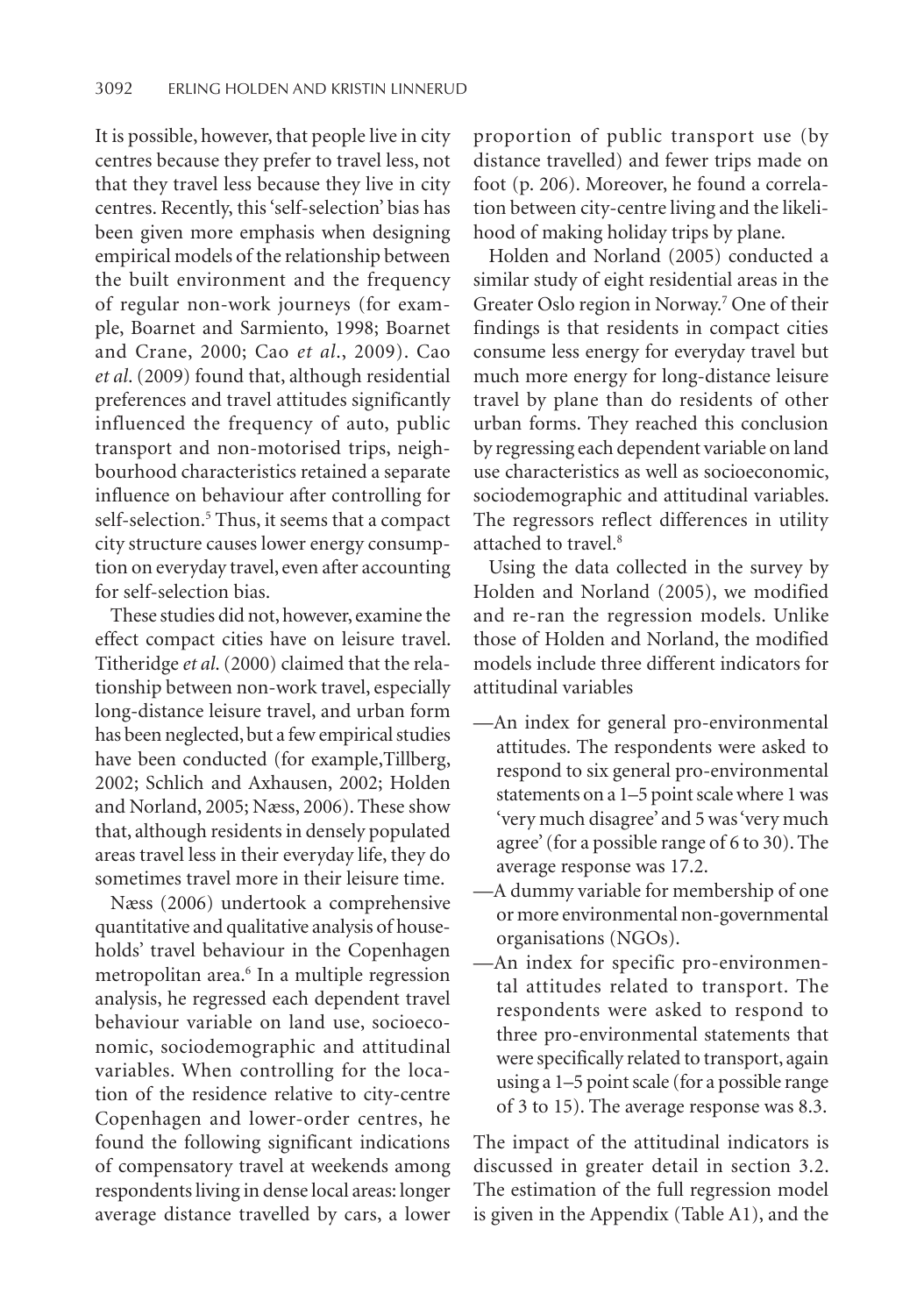results for the land use variables only are shown in Table 1. The energy consumption for everyday travel increases significantly with distance from residence to the city centre and to the local sub-centre, whereas energy consumption for long-distance leisure travel by plane increases significantly with housing density in residential areas and with lack of access to a private yard.<sup>9</sup>

Three mechanisms may explain the contradictory result found in these studies. First, people who live in densely populated areas may undertake longer trips in their leisure time to compensate for lack of access to a private yard and local greenery. In in-depth interviews, Tillberg (2002) and Næss (2006) found some support for the hypothesis that residents of densely populated areas may compensate for a lack of access to private yards and local greenery by taking longer weekend trips by car. The residents may also spend less time gardening and maintaining a single family home. Holden and Norland (2005) showed that residents having access to a private yard use significantly less energy for long-distance leisure travel by both car and plane than do residents without such access. This finding is further supported by the results of our revised regression presented in Table 1. Taken together, these studies suggest that access to private yards and local greenery reduces the amount of leisure travel—both by car and by plane.

Secondly, people may budget approximately fixed amounts of time and money for travel. If people do have a fixed budget and if living in a compact city means saving time and money on everyday travel, more money and time will be used on leisure travel—and vice versa. The assumption of fixed budgets of time and money devoted to travel was originally put forward by Zahavi (1981) and was further explored by Marchetti (1993, 1994). Based upon time use and travel surveys from numerous cities and countries throughout the world, Schafer and Victor (2000) estimated

|                                                    |               | Everyday travel (kWh/person/year) |                 |                | Long leisure travel by plane (kWh/person/year)                                                                           |                       |
|----------------------------------------------------|---------------|-----------------------------------|-----------------|----------------|--------------------------------------------------------------------------------------------------------------------------|-----------------------|
|                                                    | Model E1ª     | Model E2ª                         | Model E3ª       | Model L1ª      | Model L2ª                                                                                                                | Model L <sup>3ª</sup> |
| Access to private yards ( $yes = 1$ )              |               |                                   |                 | $-969*(0.024)$ | $-1017*(0.016)$                                                                                                          | $-910*(0.032)$        |
| Land use mix (percentage) <sup>b</sup>             | 5(0.580)      | 6(0.502)                          | 4(0.659)        |                |                                                                                                                          |                       |
| Residential density <sup>c</sup>                   | 22 (0.691     | 36 (0.512)                        | 26 (0.638)      | 142 (0.068)    | $72*(0.024)$                                                                                                             | $169*(0.028)$         |
| Distance to city centre (km)                       | 100.001       | $12** (0.000)$                    | $.08**$ (0.000) | 20 (0.651)     |                                                                                                                          | 39 (0.370)            |
| Distance to local centre (km)                      | $233*(0.036)$ | 214 (0.051)                       | 212(0.051)      | $-49(0.705)$   | $\begin{array}{c} 38 \ (0.372) \\ -43 \ (0.728) \end{array}$                                                             | $-24(0.846)$          |
| Average value (kWh/person/year)                    | 4435          | 4435                              | 4435            | 5917           | 5917                                                                                                                     | 5917                  |
| E refers to everyday travel and L to               |               |                                   |                 |                | leisure travel; 1, 2 and 3 refer to the three different indicators for environmental attitude, as defined in section 3.1 |                       |
| Percentage of area used for residential buildings. |               |                                   |                 |                |                                                                                                                          |                       |
| <sup>c</sup> Number of households per decare.      |               |                                   |                 |                |                                                                                                                          |                       |

**Table 1.** The impact of land use variables on household energy consumption for everyday and leisure travel

Table 1.

The impact of land use variables on household energy consumption for everyday and leisure travel

*Notes*: Significance levels are given in parenthesis under the coefficients. The individual coefficient is statistically significant at the \* 5 per cent or \*\* 1 per

Votes: Significance levels are given in parenthesis under the coefficients. The individual coefficient is statistically significant at the  $*$  5 per cent or  $*^*$  1 per

cent level.

ent level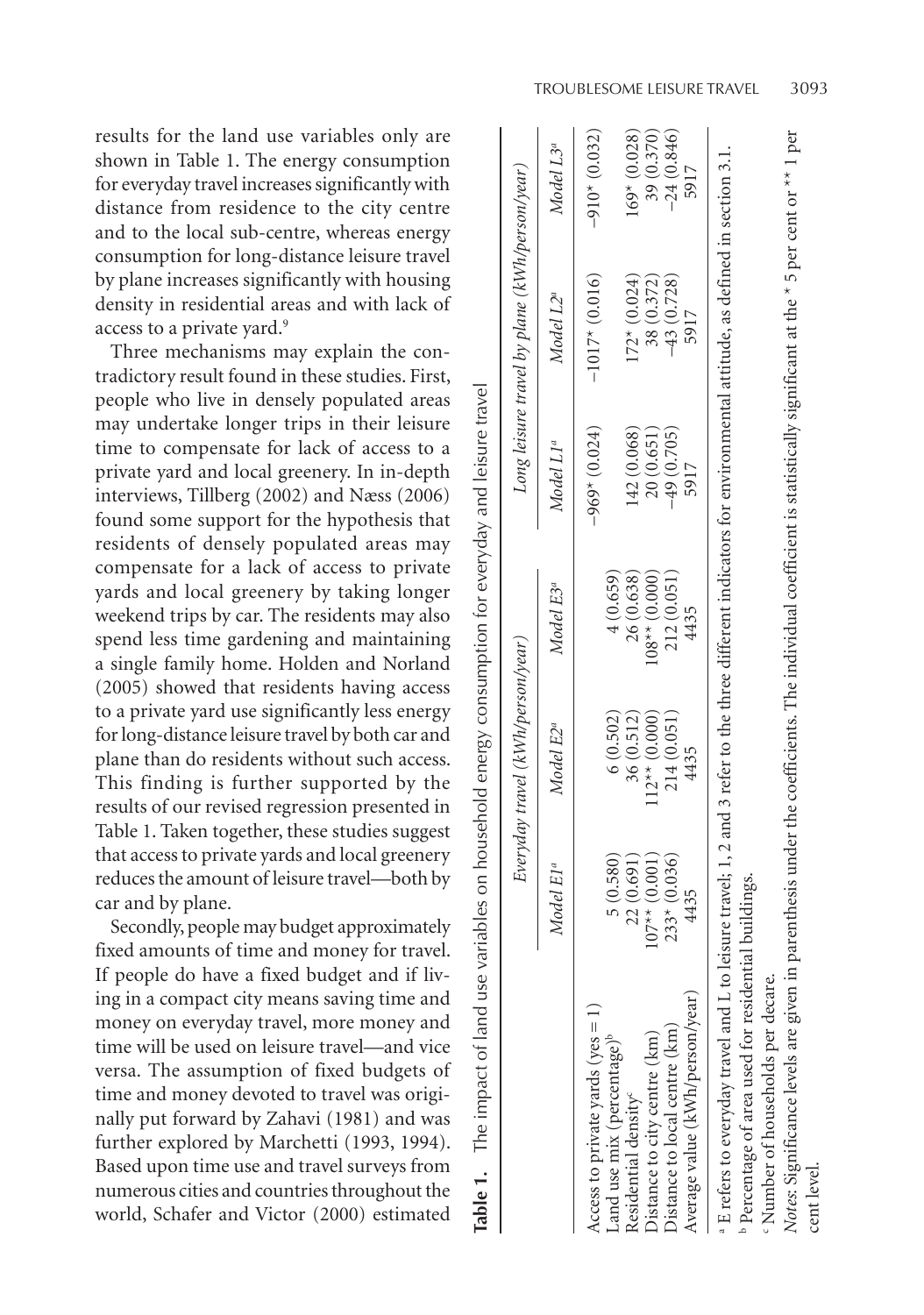that a person spends an average of 1.1 hours per day travelling and devotes a predictable fraction of income to travel. They also showed that these time and money budgets, as an average taken at regional and national levels, have been relatively stable over space and time. However, this remains an area of contested points and, while a review by Metz (2008) concludes that travel-time budgets are constant, a review by Moktharian and Chen (2004) concludes that they are not—except perhaps, at the most aggregate level.

The underlying mechanisms explaining the regularities in travel budgets are not well understood, but demand theory may provide some insight. A reduction in the price of a normal good will have two effects: a decrease in price of one good relative to others results in a rise in demand for the cheaper good; and, income saved results in an increase in demand for all goods. The first impact is emphasised by, for example, Crane (2000) who argued that, if compact cities results in less time spent per trip, people will undertake more everyday trips. However, we think it is likely that major parts of everyday travel (such as commuting to a job) are bounded with respect to distance and frequency, and therefore that they are less sensitive to changes in cost (time or money). If so, the income effect dominates and reductions in time or money consumed on everyday travel may result in increased time and money spent on leisure travel. This is especially the case if consumers divide their total budget into separate sub-budgets, implying a separate travel budget, as suggested by the Mental accounting theory (Thaler, 1999).

Thirdly, we cannot rule out that the contradictory result in these studies is at least in part a result of self-selection bias. That is, decisions on where to live and where to travel may be simultaneously determined by values and preferences not included in the model. Also, decisions on whether to have a yard or whether to buy a car may be determined by the same values and preferences that determine travel behaviour. If so, including these households and land use characteristics as right-hand variables in regression models of travel behaviour will result in biased coefficients.

Næss (2006) believes self-selection bias to be the main explanation behind the apparent correlation between urban form and leisuretime travel. He stated

This [more flights by residents living close to central Copenhagen] is hardly a causal influence of residential location. A possible, yet speculative explanation is that an 'urban' and cosmopolitan lifestyle, prevalent in particular among young students and academics, contributes both to an increased propensity for flights and a preference for inner-city living (Næss, 2006, p. 221).

Like Næss, we find it plausible that values and preferences influence both our housing and leisure travel decisions. However, the causation may also work the other way around; over time, a compact city may facilitate and foster an urban and cosmopolitan lifestyle, which includes a propensity for leisure travel flights. The interrelations between the different variables are complex and further research is needed involving careful model specification, more sophisticated estimation techniques (for example, the instrument variable technique) and in-depth interviews.

#### **3.2. Pro-environment Attitudes**

Authorities can use information-based policies to influence people's attitudes and knowledge and thereby influence people to choose more environmentally friendly transport technology and pattern and amounts of transport. If these policies are successful, one could expect that people with pro-environment attitudes would make everyday and leisure travel choices that would contribute to lower emissions. The question we raise is whether people with pro-environment attitudes compensate for reduced everyday travel with increased leisure travel.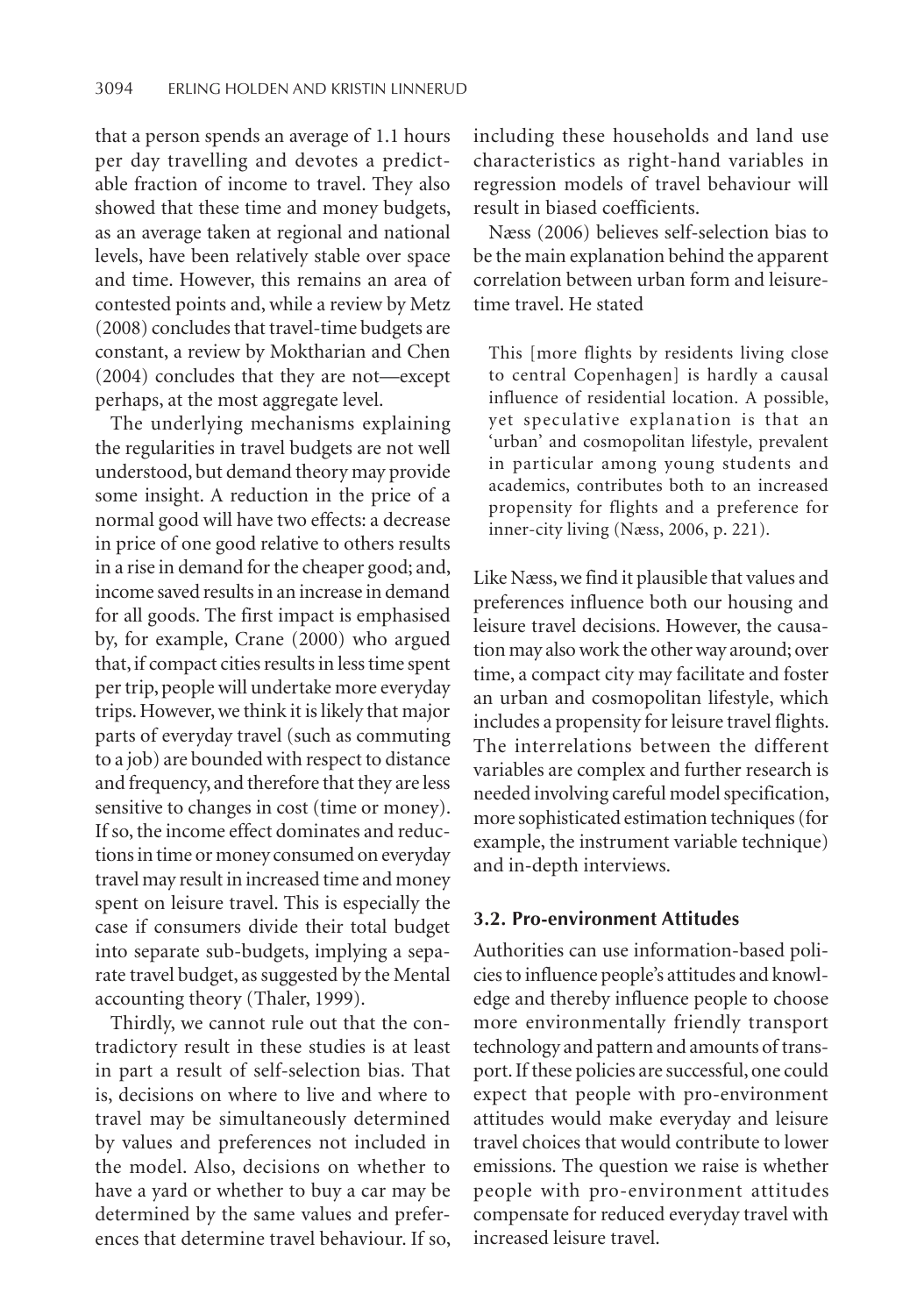A number of authors (Pieters, 1988; Ronis *et al*., 1989; Thøgersen, 1999; Moisander and Uusitalo, 1994; Ajzen, 2005; and Holden, 2008) have discussed the conditions necessary for environmental attitudes successfully to direct household energy and transport consumption. They concluded that attitude– behavior consistency improves when attitudes directly relate to the travel decision that should be changed, when attitudes are developed under direct experience and when environmentally friendly travel options are easily accessible when travel choices are made.

Few empirical studies of travel behaviour and land use characteristics, however, have included data on environmental attitudes in the list of explanatory variables (for example, see Kitamura *et al*., 1997; Holden and Norland, 2005; Næss, 2006).10 Kitamura *et al*. (1997) examined the effects of attitudinal characteristics on the number and proportions of everyday trips by mode of transport for residents of five San Francisco Bay Area neighbourhoods. Attitudinal variables were drawn from survey responses designed to elicit opinions on the environment, driving, public transport and related questions. The dependent variables were regressed on land use, socioeconomic, sociodemographic and attitudinal variables. Although each block of variables offered some significant explanatory power to the models, the attitudinal variables explained the highest proportion of the variation in the data. For everyday travel, they found that the pro-environment variable significantly increased the number and proportion of non-motorised trips and significantly reduced the proportion of auto trips.

Holden and Norland (2005) included membership of one or more environmental NGOs as a control variable when investigating the relationship between land use characteristics and household energy consumption related to travel. Surprisingly, they found that members of environmental organisations did not have significantly lower energy consumption related to housing, everyday travel and leisure travel by car after controlling for socioeconomic, demographic and land use characteristics.<sup>11</sup> Furthermore, they found that respondents with membership of environmental organisations, all else equal, consumed significantly more energy than non-members on leisure travel by plane.

Using the data from the Greater Oslo survey (Holden and Norland, 2005), we analysed the impact of attitudes more thoroughly by constructing three previously described proenvironmental indicators that differ with respect to how directly the attitudes relate to the travel decision that should be changed. The results of the full multiple regression models are given in the Appendix (Table A1) and the impacts of the three attitudinal indicators on everyday travel and long-distance leisure travel by plane are shown in Table 2.

We drew three conclusions on the basis of the results. First, while general environmental attitudes are poor predictors of travel behaviour, specific transport environmental attitudes are significantly correlated with travel behaviour. These results are in accordance with the attitude–behaviour consistency theories referred to earlier.

Secondly, respondents who express concern for the environmental consequences of transport have significantly lower household energy consumption related to everyday travel compared with other people. For example, respondents who very much agreed with all three pro-environment transport-specific statements (an index value of 15) consumed an average of 1008 kWh less on everyday travel, compared with respondents who very much disagreed with the statements (an index value of 3).

Thirdly, and most surprisingly, respondents who have a high score on the transportrelated environmental attitude factor travel more by plane for leisure than do others. For example, respondents with an index score of 15 consumed an average of 1188 kWh more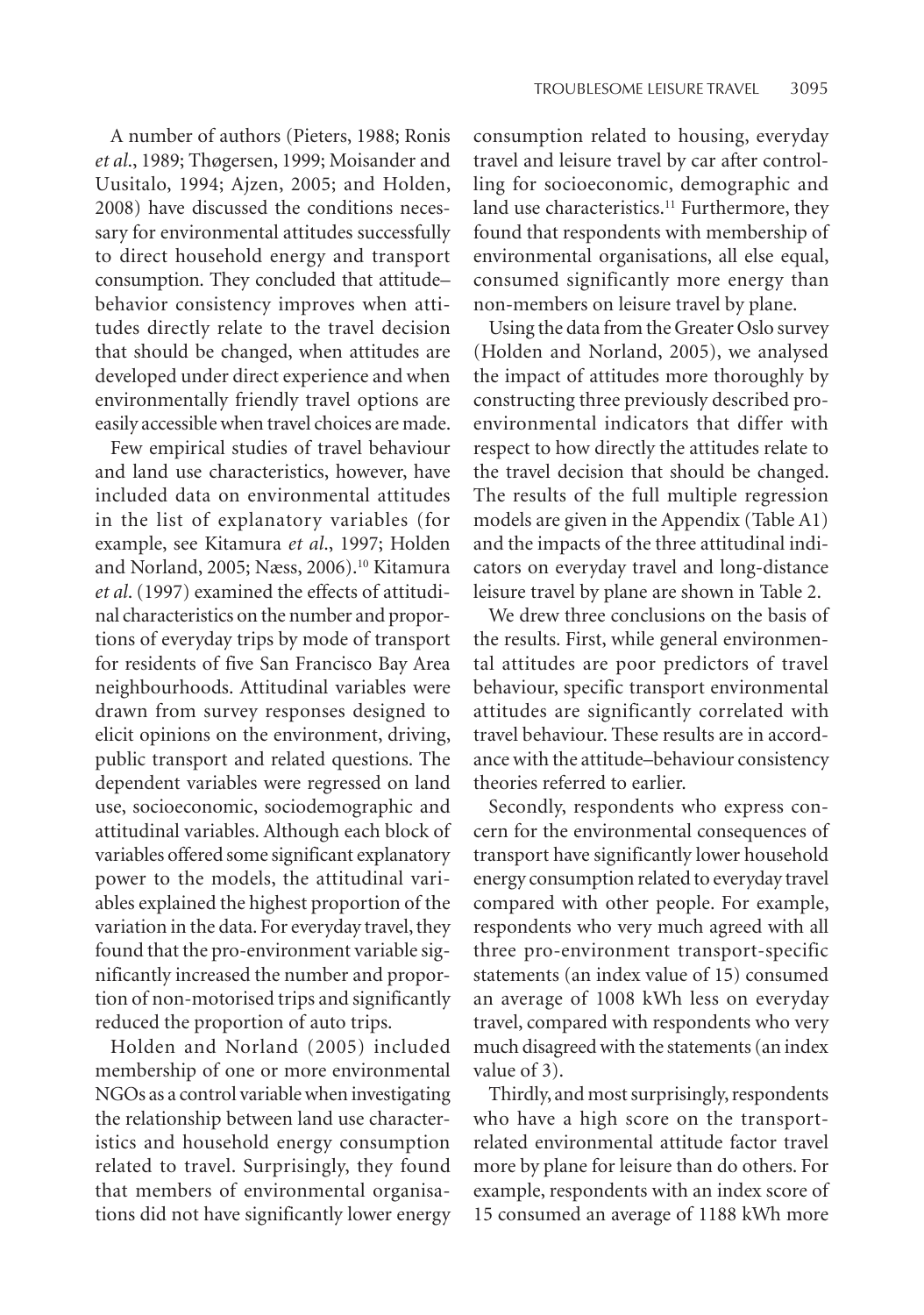|                                                                 |              | Everyday travel<br>(kWh/person/year) |               |              | Long leisure travel by plane<br>(kWh/person/year) |              |
|-----------------------------------------------------------------|--------------|--------------------------------------|---------------|--------------|---------------------------------------------------|--------------|
|                                                                 | Model $E1^a$ | Model $E2^a$                         | Model $E3^a$  | Model $L1^a$ | Model $L2^a$                                      | Model $L3^a$ |
| General<br>environmental<br>attitudes                           | $-8(0.804)$  |                                      |               | $-6(0.894)$  |                                                   |              |
| Membership of<br>environmental<br>NGO                           |              | 47(0.912)                            |               |              | 1060(0.070)                                       |              |
| $(yes = 1)$<br>Transport-specific<br>environmental<br>attitudes |              |                                      | $-84*(0.025)$ |              |                                                   | $99*(0.050)$ |
| Average value<br>(kWh/person/<br>year)                          | 4435         | 4435                                 | 4435          | 5917         | 5917                                              | 5917         |

**Table 2.** The impact of attitudinal variables on household energy consumption for everyday and leisure travel

a E refers to everyday travel and L to leisure travel; 1, 2 and 3 refer to the three different indicators for environmental attitude, as defined in section 3.1.

*Notes*: Significance levels are given in parenthesis under the coefficients. The individual coefficient is statistically significant at the \* 5 per cent or \*\* 1 per cent level.

on leisure travel by plane, as compared with respondents with a score of 3. Thus, whereas 'green' individuals to some extent comply with their green attitudes (for example, by using public transport in their everyday lives), their attitude and behaviour are not consistent when travelling for leisure.

As with compact cities, this result may be partly a result of self-selection bias. That is, preferences and values not included in our model may affect both people's environmental awareness and their preferences for travel to distant locations. For example, people who are interested in distant cultures and concerned about global issues simultaneously may be concerned about climate change and have a strong preference for leisure travel by plane. This conflict of interest (environmental concerns and preference for long leisure travel by plane) may be solved in a moral accounting context, in which long leisure travel by plane may be justified or offset by environmental contributions in other parts of a household's consumption. This line of reasoning is similar to and extends the fixed time and money budget line of reasoning presented in the section 3.1.

Some support for the moral accounting explanation is found in Holden (2001, 2007), who used in-depth interviews of Norwegians to study the relationships between environmental attitudes and household consumption. The interviews revealed three mechanisms that influence whether individuals behave in an environmentally friendly way: a desire to project an environmentally friendly image (being a 'hero'), a sense of powerlessness (being a 'victim') and a desire to indulge oneself (being a 'villain'). Holden suggests that the sense of powerlessness is related to running a home and everyday travel and that the desire to indulge oneself dominates during leisure hours. Consequently, 'other consumption' (such as food and clothing) becomes the primary way one projects an environmentally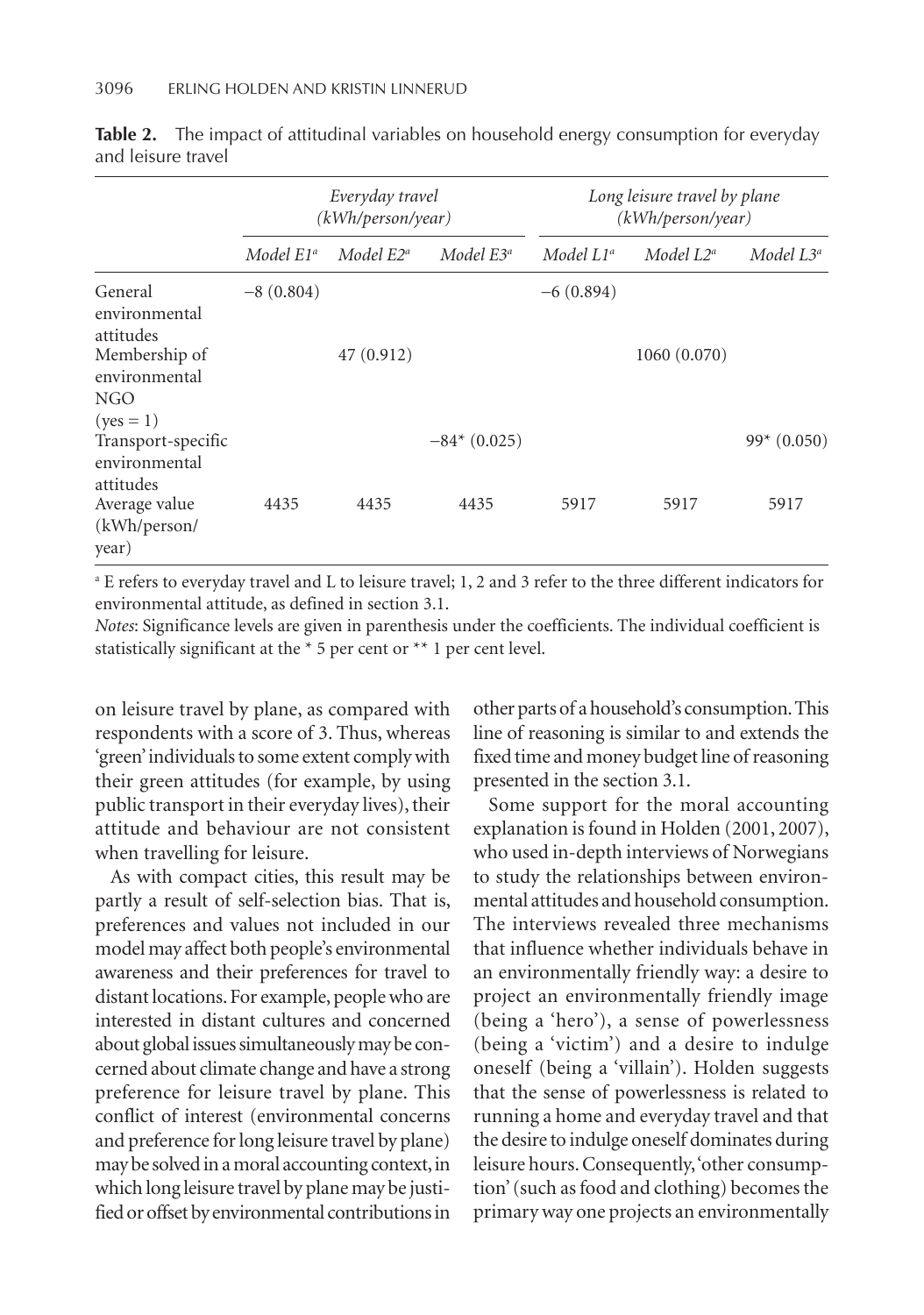friendly image. From our perspective, the important point is that the third mechanism, in particular, influences long-distance leisure travel by plane.

Thus, while green individuals strive to act in an environmentally responsible manner in their everyday lives, they seem to have a conflicting need to cast aside their environmental concerns when travelling for leisure. Many respondents (Holden, 2001, 2007) indicated that they have a desire to indulge themselves in some situations—to free themselves from the constraints involved in environmentally friendly behaviour. Moreover, they seem to feel that they do their fair share for the environment in their non-leisure time and therefore that they should not have to continue behaving environmentally responsibly during their leisure activities.

#### **3.3. Information and Communication Technology (ICT)**

The interaction between ICT and personal activities and related travel has been an important theme in transport research in recent years.12 From the evidence provided by these studies, it is apparent that this interaction is highly complex and that there is no clear-cut evidence as to whether ICT use is neutral to, increases or decreases total travel demand. There are, however, some findings suggesting that, although ICT may reduce the need for everyday travel, it may stimulate the demand for leisure travel.

Salomon (1986) classified the direct impacts<sup>13</sup> of ICT on travel: substitution (ICT replaces travel), complementarity (ICT generates new activities that result in increased travel), modification (travel is modified in different ways, such as choice of different travel modes and trip timing, trip chaining and activity sequencing) and neutrality (no effect on travel). Using this classification, Andreev *et al*. reviewed about 100 studies on the impacts of ICT on personal activities and travel and concluded

Of the four major direct impacts of ICT on travel—i.e. substitution, complementarity, modification and neutrality, substitution has been the most prevalent impact for telecommuting, with complementarity most prevalent impact for teleshopping and teleleisure (Andreev *et al*., 2010, p. 3).

Telecommuting, which enables mandatory personal activities such as work, is the most studied activity. According to Andreev *et al*.

It is safe to say, in general, that in the short term telecommuting leads to reduction of the various travel characteristics (e.g., vehicle kilometres, passenger kilometres, morning-peak hours, emission and number of commuting trips). In the long term, however, telecommuting impacts are still blurred (Andreev *et al*., 2010, p. 10).

Tele-leisure can be defined as the use of ICT to enable leisure activities (including leisure travel). Investigation of the impacts of teleleisure remains the most understudied issue in tele-activities studies (Mokhtarian *et al*., 2006; Andreev *et al*., 2010). A few empirical studies have been carried out, however, and some did not find a substitution effect (for example, Handy and Yantis, 1997; Krizek *et al*., 2005) and others found complementary impacts (Hjorthol, 2002; Senbil and Kitamura, 2003; Wang and Law, 2007). Thus, there appears to be some support for the claim that ICT currently results in decreased travel related to mandatory personal activities (such as work) and increased travel related to discretionary activities (such as leisure travel).

If, as previously stated, people have a fixed time and income budget related to travel, we would expect that saved money and time on everyday travel resulting from ICT enables more use of money and time on leisure travel. As pointed out by Banister and Stead

even if there are reductions in one set of transport-related activities (e.g., the journey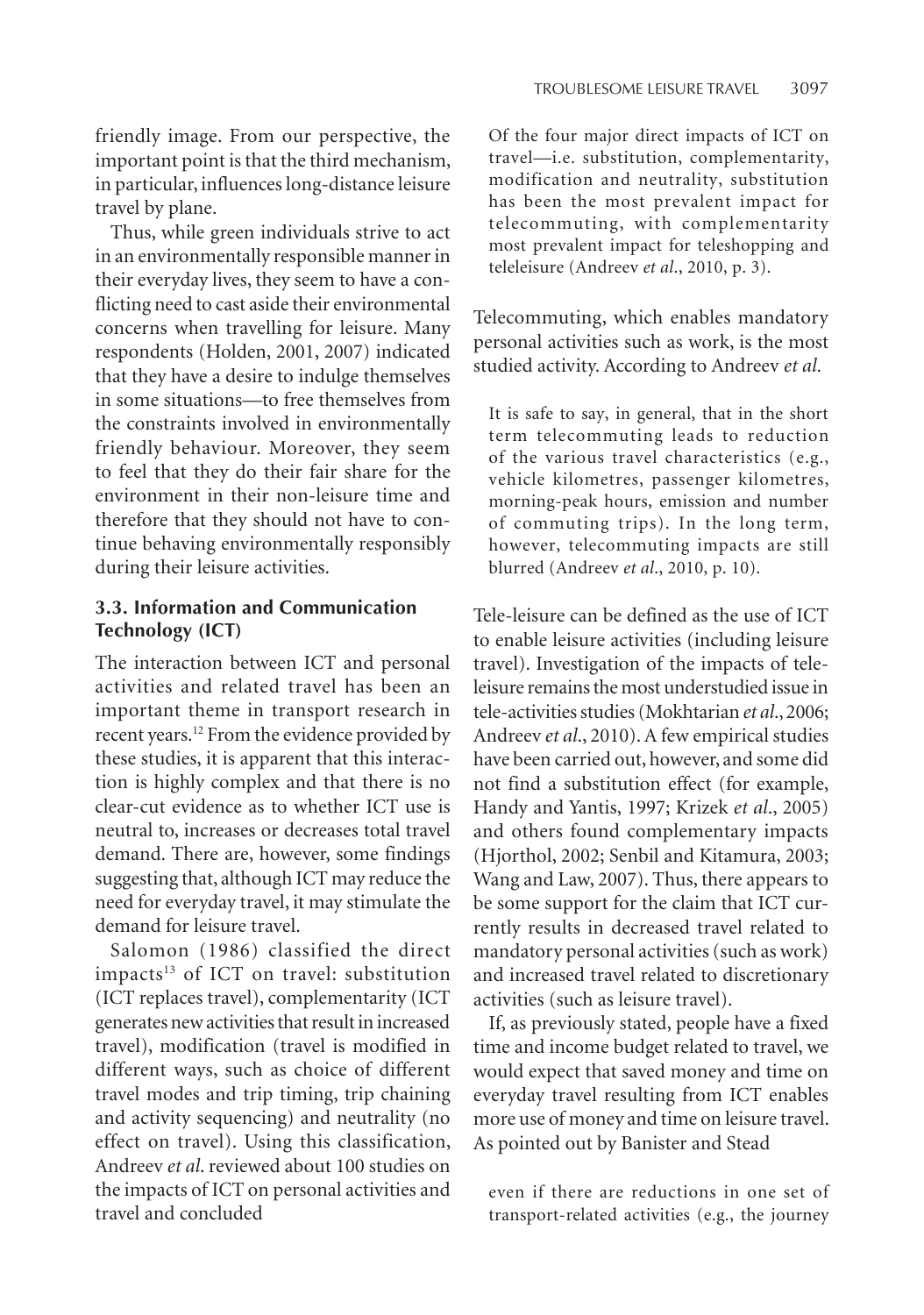to work), there may be compensating increases elsewhere as the car is now available during the day for other uses (e.g., for shopping and social activities) or for other users (Banister and Stead, 2004, p. 613).

Early empirical support for such compensatory mechanisms between work and nonwork travel can be found in Henderson and Mokhtarian (1996), Gould and Golob (1997) and Balepur *et al*. (1998). For example, Henderson and Mokhtarian (1996) observed a considerable reduction in commute-related travel and a slight increase in non-work travel as a result of telecommuting. Gould and Golob (1997) found that people working exclusively at home spend significantly more time shopping on work days than people who work away from home.

Although ICT may be a substitute for work travel (moving information rather than people), it may be a complement for leisure travel by plane. That is, ICT may influence the demand for flights, for example, through using the Internet to provide last-minute deals to sell excess capacity, particularly for flights, hotels and holiday packages. Apart from the cost savings on marketing, companies can build up a profile of that market and adapt their products to meet the perceived requirements of the customer. Banister and Stead stated that

The potential increase in travel is immense, as people take more overseas holidays and cheap trips to see friends, sites or other destinations. It has facilitated new ownership patterns of second homes in the Sunbelt of Europe and the ability to regularly reach them for long weekends (Banister and Stead, 2004, p. 624).

In a similar fashion, Gössling and Nilsson (2010) illustrated how frequent-flyer programmes, facilitated by the use of ICT, may work as an institutionalised framework for high mobility by rewarding and thus increasing interest in aeromobility.

On the other hand, ICT is to an increasing extent used to facilitate public transport and thus reduces the emissions from everyday travel. One of the greatest obstacles in convincing people to use surface-bound public transport systems is the real or perceived inconvenience in travelling from point A to point B, which usually involves covering some distance by foot and the co-ordination of different modes of transport. In Gössling (2010) a solution to this co-ordination problem, involving the use of iPhone, is suggested. The idea is based upon a public transport initiative called Dutch 9292, which includes a database with schedules for all Dutch public transport systems. Another initiative is WISETRIP which includes multimodal door-to-door solutions for journeys involving international travel.<sup>14</sup> These examples illustrate how ICT can be used to stimulate an environmentally friendly change of transport mode.

## **4. Conclusion**

Our main finding is that well-known policies aimed at reducing energy consumption and CO<sub>2</sub> emissions of everyday travel may have the opposite effect on leisure travel. We examined studies related to three sustainable transport policies—developing more compact cities, fostering pro-environment attitudes and promoting the use of ICT—and found that they may facilitate more use of public transport and reduce trip distances in everyday life, but they may also directly or indirectly stimulate leisure travel.

The main reason for this unintended side effect is that the policies are not directed towards the main objective—reducing  $CO<sub>2</sub>$ emissions from all travel. Instead, they are tailored to achieve an intermediate objective, which almost always is targeted at everyday transport. For instance, the intermediate objective of a city planner may be to reduce average trip length for cars or other vehicles. However, reducing the distance travelled also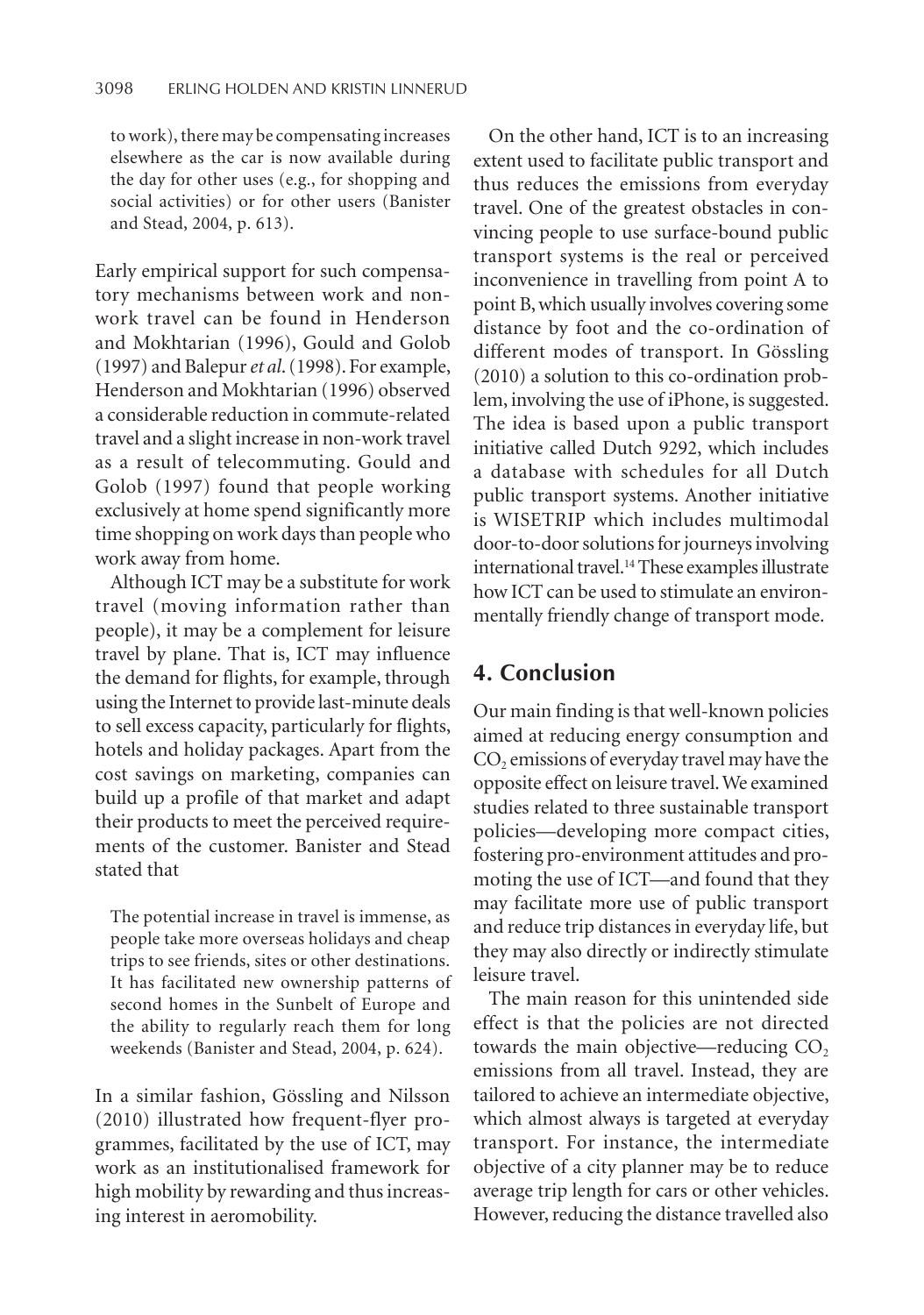affects the cost of travelling and the quality of life in a city, which in turn may influence the demand for leisure travel.

Several mechanisms may contribute to this result. People seem to have relatively fixed money and time budgets for travel, and the time and money saved on everyday travel are then consumed on leisure travel. In addition, a given policy may stimulate substitutes for everyday travel and complements to leisure travel. And, finally, people seem to find it difficult to align their behaviour with their environmental attitudes during their leisure time. They, therefore, may keep a moral account and long-distance leisure trips may be justified or offset by environmental contributions in other parts of a household's consumption. More descriptive research is needed in this area to test whether and why such compensation mechanisms exist. More generally, there is still a lack of knowledge of the complex relation between everyday and leisure travel.

As the understanding of these relationships and mechanisms deepens, policy-making must change. According to economic theory, the optimal strategy would be to apply policies that directly target the problem of emissions from transport. This implies setting a price on  $CO<sub>2</sub>$  emissions on all modes of transport—including aviation. A widely applied emission price would create incentives for reducing travel volumes as well as choosing environmentally friendly technologies, travel patterns and modes. Moreover, it would promote development of city infrastructures, ICT solutions and attitudes in which the emissions from both everyday and leisure activities would be considered and reduced. This emission price could be implemented as a global tax on fuels differentiated to reflect the amount of  $CO<sub>2</sub>$  emissions (similar to the system introduced in Sweden and Norway in 1991) or by a global quota system (similar to the EU Emission Trading System).

However, a widely applied emission price of the required level may not be publically or politically acceptable. While the cost is clearly visible, the benefits are not. Also, public acceptance may be especially lacking for decreasing desirable journeys, like leisure-time travel, as compared with necessary journeys, like work-related trips (Moktharian, 2005; Holden, 2007). And policy-makers may view leisure-time journeys as less economically productive than work-related journeys and, thus, less relevant for policy-making (Andreev *et al*., 2010).

Thus, a carefully designed policy mix is needed, in which a CO<sub>2</sub> price is complemented by other instruments. Since traditional sustainable transport policy measures may be less relevant to leisure travel, these must be improved and complemented with other policy measures to achieve comprehensive sustainable travel. Three ideas worth considering are the following.

First, limits to urban density: decentralised concentration of smaller cities or polycentric development within larger cities could be promoted. While offering good opportunities for developing an affordable and wellfunctioning public transport system which may lead to lower energy consumption for everyday travel, it also avoids some of the disadvantages caused by extreme densities and may reduce the incentives for longdistance journeys by plane.

Secondly, attitudes to leisure travel: the public could be informed about the environmental consequences of leisure-time journeys, especially by plane. In-depth interviews reveal that people generally are not aware of the negative environmental consequences of leisure-time journeys (Holden, 2008). Tailored information campaigns may alter leisure travel behaviour. And increased environmental awareness could give the political legitimacy to levy taxes on emissions from such journeys.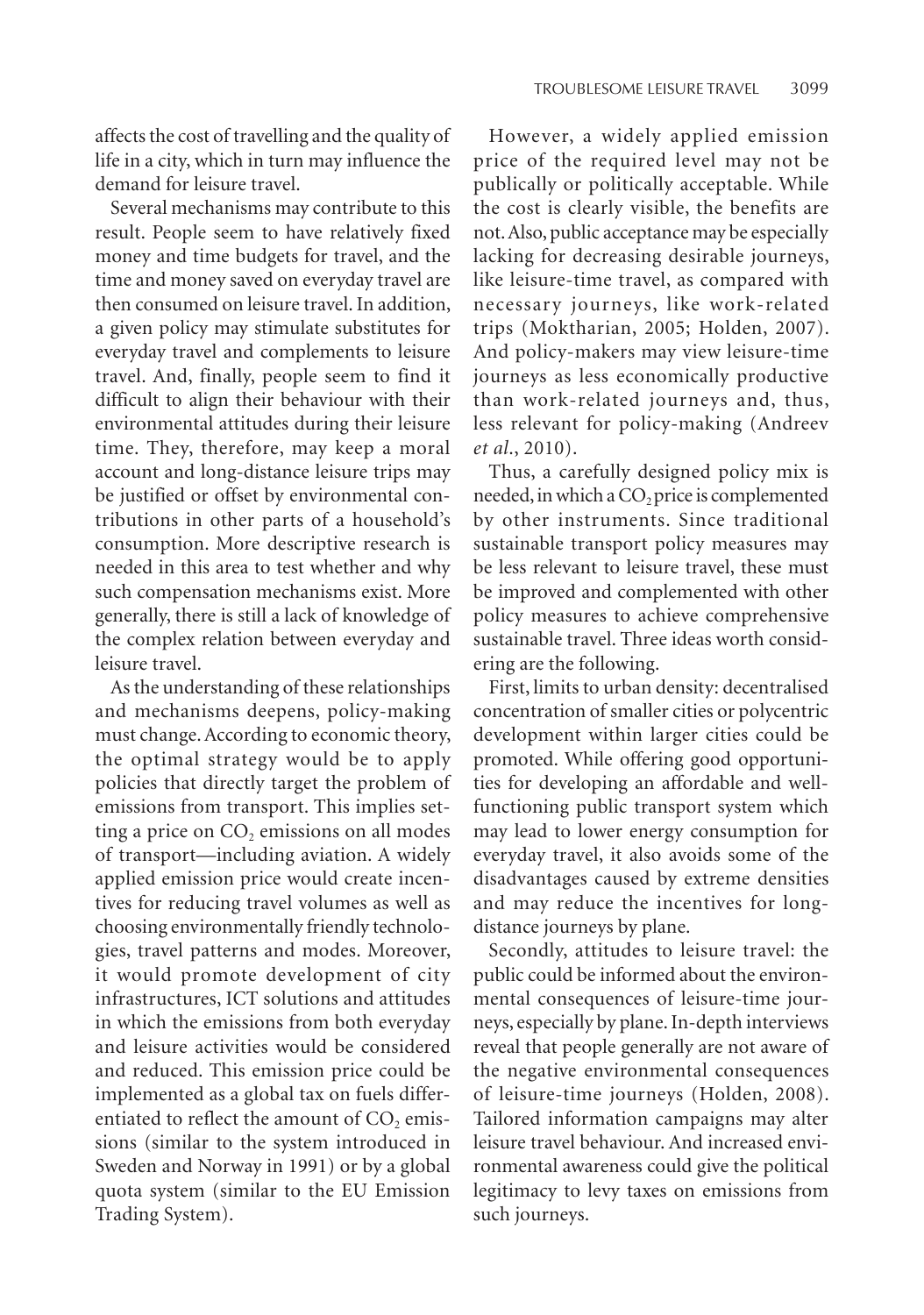Finally, ICT and leisure travel choice: the use of ICT could be promoted to facilitate environmentally friendly modes of transport in people's leisure time. For instance, multimodal journey planners involving international travel could be developed along the same lines as the WISETRIP project funded by the EU Seventh framework programme—although, for each journey, the total emissions should be given, enabling the traveller to chose the most environmentally friendly option.

#### **Notes**

- 1. The term sustainable development, as defined in the Brundtland report (WCED, 1987), includes social and environmental dimensions. In this article, we only address the environmental dimension. For further discussion of the sustainable transport concept, see Holden (2007).
- 2. True, some attempts have been made to influence mode choice for longer distance journeys, including travel for leisure. The *dominant* attempts are, however, meant to influence everyday travel.
- 3. By 'carbon intensity', we mean the amount of CO<sub>2</sub> per energy equivalent. This concept should be applied to the life-cycle of the fuel.
- 4. These taxes were first described by Pigou (1920). Total emissions of greenhouse gases should be set to the volume where the marginal social damage of more emissions is equal to the marginal social cost of more mitigation. The polluter should pay a price for emissions equal to the marginal cost. However, this approach may be difficult to implement in the transport sector since it would require measurements of small emissions from a high number of vehicles.
- 5. Survey respondents evaluated statements in support of public transport and nonmotorised travelling (for example, biking and walking) as well as car safety statements.
- 6. The study includes qualitative interviews of 17 households, a questionnaire survey with 1932 respondents and a detailed diary survey with 273 respondents.
- 7. The study focused on the relationship between land use characteristics and household

energy use for housing and transport using a questionnaire survey with 941 respondents divided among eight residential areas. The residential areas represented a variety of key land use characteristics, such as type of housing, housing density, location relative to the city centre and local sub-centre, access to public transport and mix of housing, business and services.

- 8. Explicit travel time/cost variables are not included. The everyday travel model was run with variables for accessibility (distance to bus station, distance to tube station, frequency of bus/tube departures, etc.) However, none of these variables had a significant impact on journeys and they were all correlated with the regressors distance to city centre and distance to sub-centre. (See Holden and Norland (2005) for a thorough presentation of the model specification, variable choice and data source.)
- 9. We have not made an explicit statement about the overall energy consumption (and  $CO<sub>2</sub>$ ) emissions) for different groups. Although we identify and discuss opposite directed influences of different variables on everyday and leisure journeys, we do not think one survey is enough to draw firm conclusions on the magnitude of those impacts and the sum of these impacts for different groups.
- 10. Cao *et al*. (2009) included attitudinal factors based upon positive statements concerning public transport, walking/biking and travelling, and other statements about car dependence, minimising travel and car safety. The statements did not, however, relate to the environmental attitudes of the individual.
- 11. Members of environmental organisations did consume less energy for housing and travel than non-members, but these differences were explained by differences in income, housing and other explanatory variables included in the multiple regression model (see Holden and Norland, 2005, table 2).
- 12. See, for example, *Transport Research Part A*, vol. 41 (2007) and *Transport Research Part C*, vol. 18 (2010).
- 13. Banister and Stead (2004) also noted longerterm, more subtle indirect and direct effects of technology innovation on travel.
- 14. See: http://www.wisetrip-eu.org/.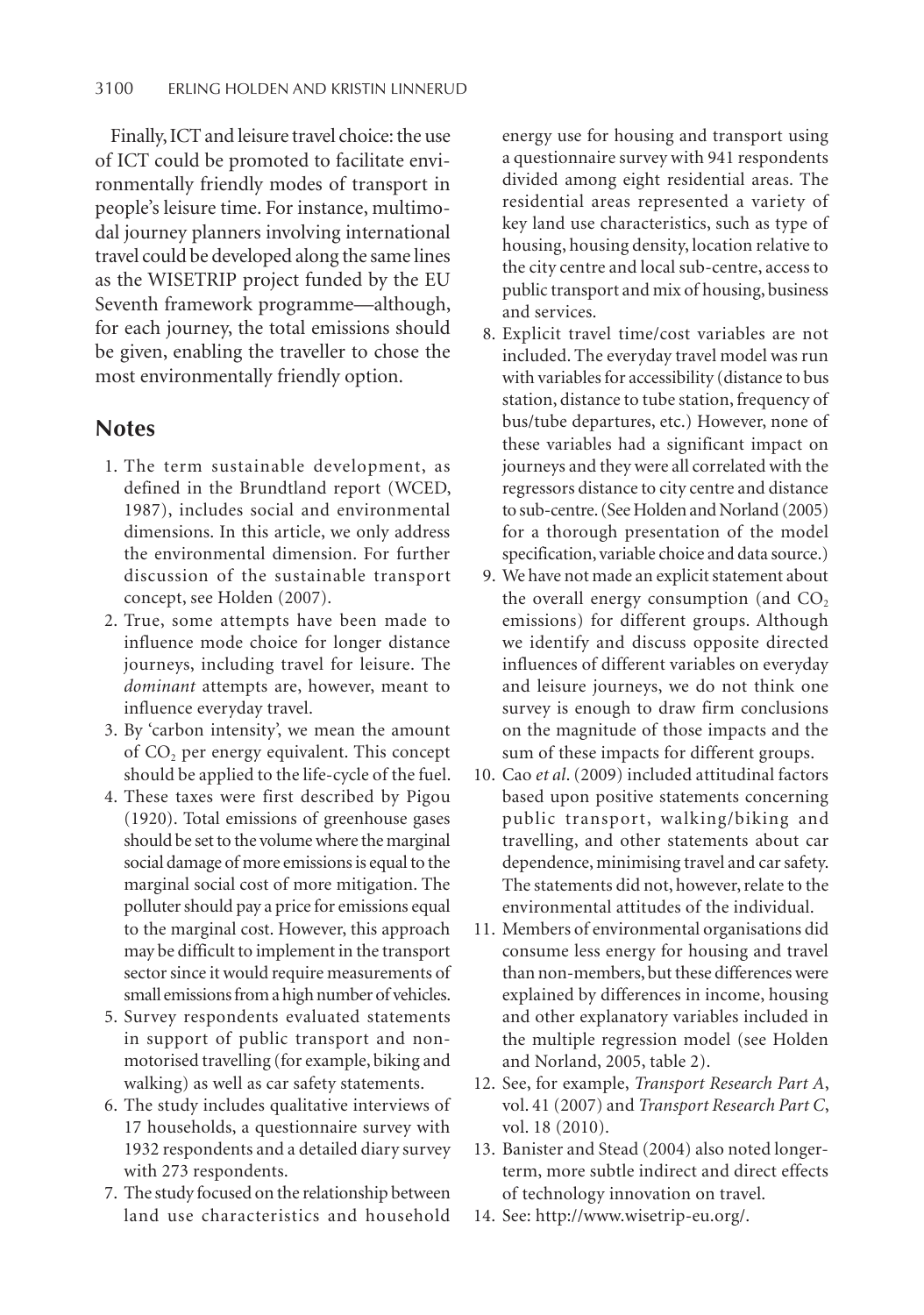## **Acknowledgements**

We thank Stefan Gössling at the Western Norway Research Institute/Lund University and Hege Westskog, Steffen Kallbekken, and Asbjørn Torvanger at Centre for International Climate and Environmental Research–Oslo (CICERO) for useful suggestions and comments. The paper was funded by Mistra Climate Policy Research Program (Clipore) and Sogn and Fjordane University College.

## **References**

- Ajzen, I. (2005) *Attitudes, Personality and Behaviour*, 2nd edn. Buckingham: Open University Press.
- Anable, J. (2002) Picnics, pets, and pleasant places: the distinguishing characteristics of leisure travel demand, in: W. R. Black and P. Nijkamp (Eds) *Social Change and Sustainable Transport*, pp. 181–190. Bloomington, IN: Indiana University Press.
- Andreev, P., Salomon, I. and Pliskin, N. (2010) Review: state of teleactivities, *Transportation Research Part C*, 18, pp. 2–20.
- Balepur, P. N., Varma, K. V. and Mokhtarian, P. L. (1998) Transportation impacts of centerbased telecommuting: interim findings from the neighborhood telecenters project, *Transportation*, 25, pp. 287–306.
- Banister, D. (2005) *Unsustainable Transport*. London: Routledge.
- Banister, D. and Stead, D. (2004) Impact of ICT on transport, *Transport Reviews*, 24, pp. 611–632.
- Banister, D., Stead, D., Steen, P. *et al.* (2000) *European Transport Policy and Sustainable Mobility*. London: Spon Press.
- Black, W. R. (2003) *Transportation: A Geographical Analysis*. London: The Guilford Press.
- Black, W. R. and Nijkamp, P. (Eds) (2002) *Social Change and Sustainable Transport.* Bloomington, IN: Indiana University Press.
- Boarnet, M. G. and Crane, R. (2000) *Travel by Design: The Influence of Urban Form on Travel.* New York: Oxford University Press.
- Boarnet, M. G. and Sarmiento, S. (1998) Can land use policy really affect travel behaviour?, *Urban Studies*, 35, pp. 1155–1169.
- Cao, J., Mokhtarian, P. L. and Handy, S. L. (2009) The relationship between the built environment and nonwork travel: a case study of northern California, *Transportation Research Part A*, 43, pp. 548–559.
- Cervervo, R. and Kockelman, K. (1997) Travel demand and the 3Ds: density, diversity, and design, *Transportation Research Part D*, 2, pp. 199–219.
- Crane, R. (2000) The influence of urban form on travel: an interpretive review, *Journal of Planning Literature*, 15, pp. 3–23.
- Cullingworth, J. B. (1964) Planning for leisure, *Urban Studies*, 1(1), pp. 1–25.
- Denstadli, J. M., Engebretsen, Ø., Hjorthol, R and Vågane, L. (2006) *2005 Norwegian travel survey: key results*. Report No. 844/2006, Institute of Transport Economics, Oslo [in Norwegian].
- EEA (European Environment Agency) (2002) *Energy and environment in the European Union*. Environmental Issue Report No. 31, EEA, Copenhagen.
- EEA (2008) *Beyond transport policy: exploring and managing the external drivers of transport demand.* Technical Report No. 12, EEA, Copenhagen.
- Elkin, T., McLaren, D. and Hillman, M. (1991) *Reviving the city: towards sustainable urban development*. Friends of the Earth, London.
- Geenhuizen, M. van, Nijkamp, P. and Black, W. R. (2002) Social change and sustainable transport: a manifesto on transatlantic research opportunities, in: W. R. Black and P. Nijkamp (Eds) *Social Change and Sustainable Transport*, pp. 3–16. Bloomington, IN: Indiana University Press.
- Geurs, K. T. and Wee, B. van (2006) *Ex-post* evaluation of thirty years of compact urban development in the Netherlands, *Urban Studies*, 43, pp. 139–160.
- Gössling, S. (2010) *Carbon Management in Tourism: Mitigating the Impacts on Climate Change*. London: Routledge.
- Gössling, S. and Nilsson, J. H. (2010) Frequent flyer programmes and the reproduction of aeromobility, *Environment and Planning A*, 42, pp. 241–252.
- Gould, J. and Golob, T. (1997) Shopping without travel or travel without shopping? An investigationof electronic home shopping, *Transport Reviews*, 17, pp. 355–376.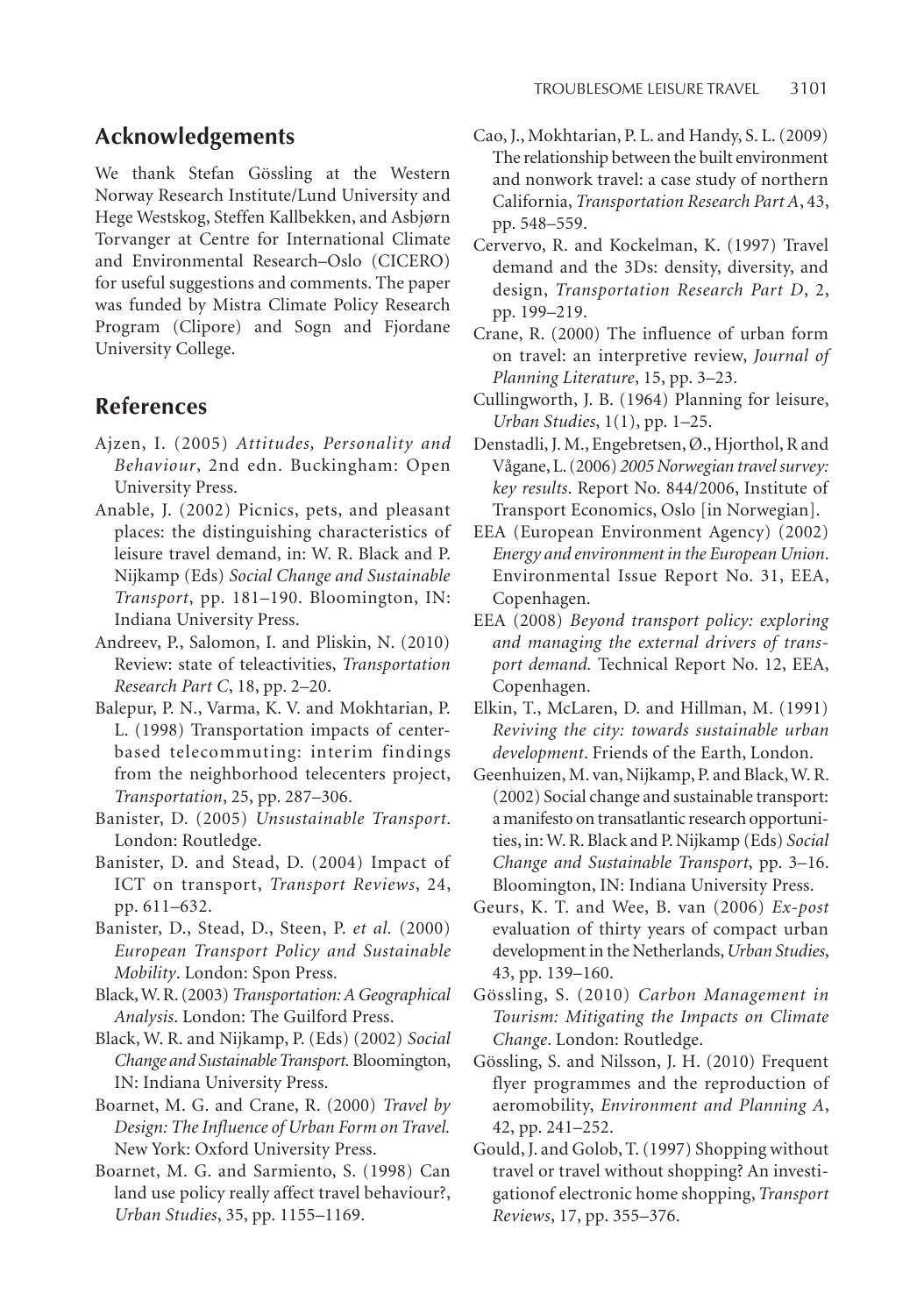- Handy, S. and Yantis, T. (1997) *The impacts of telecommunications technologies on nonwork travel behavior*. Research Report No. SWUTC/97/721927-1F, Southwest Region University Transportation Center, The University of Texas at Austin.
- Handy, S., Weston, L. and Mokhtarian, P. L. (2005) Driving by choice or necessity?, *Transportation Research A*, 39, pp. 183–203.
- Henderson, D. K. and Mokhtarian, P. L. (1996) Impacts of center-based telecommuting on travel and emissions: analysis of the Puget Sound demonstration project, *Transportation Research D*, 1, pp. 25–49.
- Hjorthol, R. J. (2002) The relation between daily travel and use of the home computer, *Transportation Research Part A*, 36, pp. 437–452.
- Holden, E. (2001) *Housing as basis for sustainable consumption*. PhD thesis, Norwegian University of Science and Technology.
- Holden, E. (2004) Ecological footprints and sustainable urban form, *Journal of Housing and the Built Environment*, 19, pp. 91–109.
- Holden, E. (2007) *Achieving sustainable mobility: everyday and leisure-time travel in the EU.*  Aldershot: Ashgate.
- Holden, E. (2008) Green attitudes and sustainable household consumption of energy and transport: six conditions that improve attitude–behaviour consistency, in: S. Bergmann, T. Hoff and T. Sager (Eds) *Spaces of Mobility*, pp. 59–80. London: Equinox Publishing.
- Holden, E. and Norland, I. T. (2005) Three challenges for the compact city as a sustainable urban form: household consumption of energy and transport in eight residential areas in the Greater Oslo region, *Urban Studies*, 42, pp. 2145–2166.
- Holtzclaw, J., Clear, R., Dittmar, H. *et al.* (2002) Location efficiency: neighbourhood and socio-economic characteristics determine auto ownership and use: studies in Chicago, Los Angeles and San Francisco, *Transportation Planning and Technology*, 25, pp. 1–27.
- Kitamura, R., Mokhtarian, P. L. and Laidet, L. (1997) A micro-analysis of land use and travel in five neighborhoods in the San Francisco Bay area, *Transportation*, 24, pp. 125–128.
- Krizek, K. J., Li, Y. and Handy, S. L. (2005) *ICT as a substitute for non-work travel: a direct examiniation*. Transport Research Board Annual Meeting (CD-ROM).
- Marchetti, C. (1993) *On mobility*. Final status report, Contract No. 4672-92-03 ED ISP A, IIASA, Laxenburg, Austria.
- Marchetti, C. (1994) Anthropological invariants in travel behavior, *Technological Forecasting and Social Change*, 47, pp. 75–88.
- McLaren, D. (1992) Compact or dispersed? Dilution is no solution, *Built Environment*, 18, pp. 268–284.
- Metz, D. (2008) The myth of travel time saving, *Transport Reviews*, 28, pp. 321–336.
- Moisander, J. and Uusitalo, L. (1994) Attitude– behaviour inconsistency: limitations of the reasoned action approach in predicting behavior from pro-environmental attitudes, in: G. Antonides and W. F. van Raaij (Eds) *IAREP/SABE Conference Proceedings*, pp. 560–579. Rotterdam.
- Mokhtarian, P. L. (2005) Travel as a desired end, not just a means, *Transportation Research Part A*, 39, pp. 93–96.
- Mokhtarian, P. L. and Chen, C. (2004) TTB or not TTB, that is the question: a review and analysis of the empirical literature on travel time (and money) budgets, *Transportation Research Part A*, 38, pp. 643–675.
- Mokhtarian, P. L., Handy, S. and Salomon, I. (2006) The impacts of ICT on leisure activitites and travel: a conceptual exploration, *Transportation*, 33, pp. 263–289.
- Næss, P. (2006) *Urban Structure Matters*. Abingdon: Routledge.
- Newman, P. and Kenworthy, J. (1989) *Cities and Automobile Dependence: An International Sourcebook.* Aldershot: Gower Publications.
- OECD (Organisation for Economic Co-operation and Development) (2000) *Environmentally sustainable transport: futures, strategies and best practices*. Synthesis report of the OECD project on Environmentally Sustainable Transport, presented at the *International EST Conference*, Vienna, October.
- OECD (2002) *Towards sustainable household consumption? Trends and policies in OECD countries*. OECD, Paris.
- Pieters, R. (1988) Attitude–behavior relationships, in: W. F. van Raaij, G. M. van Veldhoven and K.-E. Wärneryd (Eds) *Handbook of Economic Psychology*, pp. 144–204. Dordrecht: Kluwer Academic Publishers.
- Pigou, A. (1920) *The Economics of Welfare*. London: Macmillan.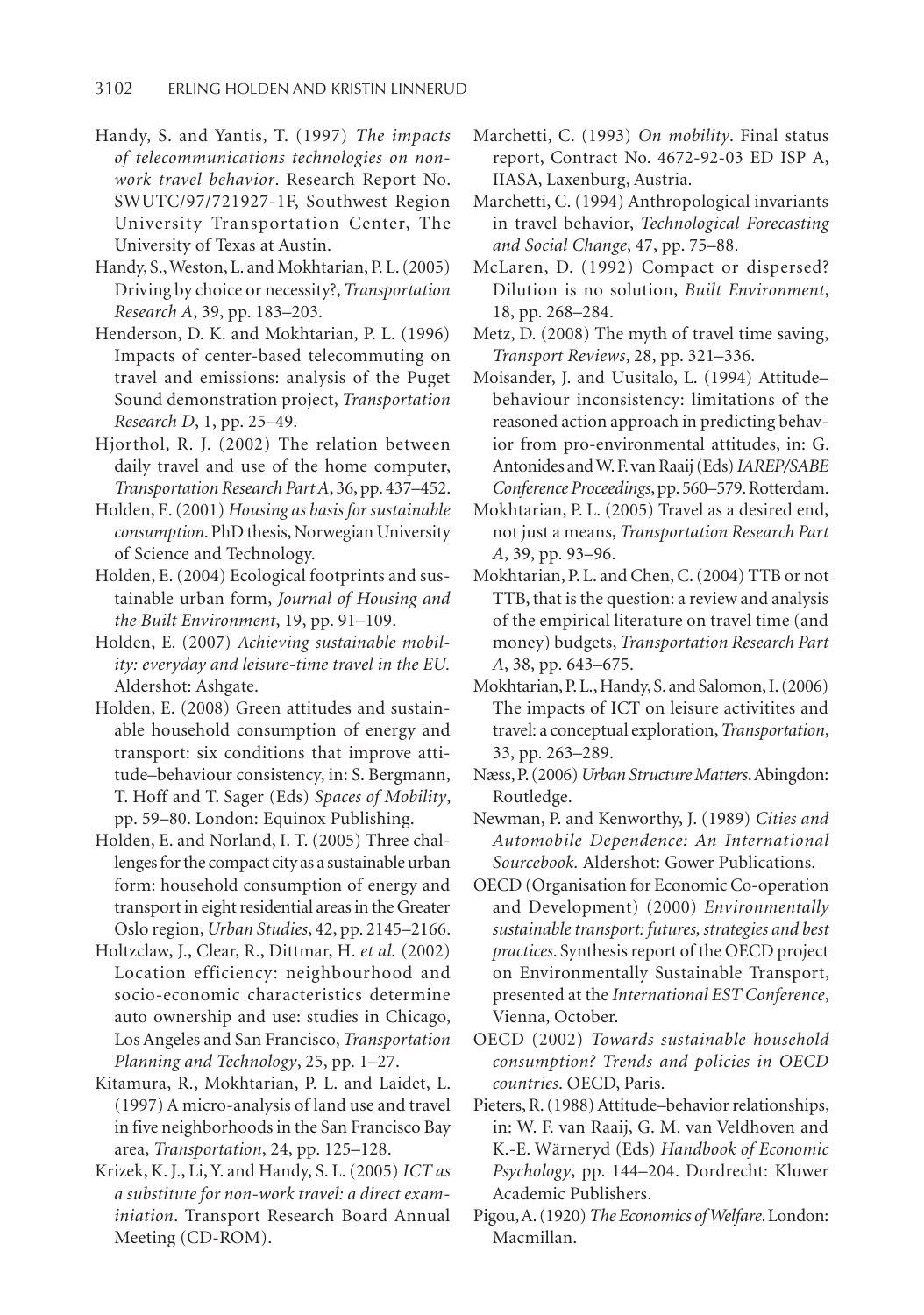- Rickwood, P., Glazebrook, G. and Searle, G. (2008) Urban structure and energy: a review, *Urban Policy and Research*, 26, pp. 57–81.
- Rodriguez, D. A., Targa, F. and Aytur, S. A. (2006) Transport implications of urban containment policies: a study of the largest twenty-five US metropolitan areas, *Urban Studies*, 43, pp. 1879–1897.
- Ronis, D. L., Yates, J. F. and Kirscht, J. P. (1989) Attitudes, decisions, and habits as determinants of repeated behavior, in: A. R. Pratkanis, S. J. Breckler, A. G. Greenwald and N. J. Hillsdale (Eds) *Attitude Structure and Function*, pp. 213–239. Hillsdale, NJ: Lawrence Erlbaum.
- Salomon, I. (1986) Telecommunications and travel relations: a review, *Transportation Research Part A*, 20, pp. 223–238.
- Salomon, I. and Mokhtarian, P. L. (2002) Driven to travel: the identification of mobility-inclined market segments, in: W. R. Black and P. Nijkamp (Eds) *Social Change and Sustainable Transport*, pp. 173–180. Bloomington, IN: Indiana University Press.
- Sandmo, A. (1976) Direct versus indirect Pigouvian taxation, *European Economic Review*, 7, pp. 337–349.
- Schafer, A. and Victor, D. G. (2000) The future mobility of the world population, *Transportation Research Part A*, 34, pp. 171–205.
- Sherlock, H. (1991) *Cities Are Good for Us*. London: Paladin.
- Schlich, R. and Axhausen, K. W. (2002) *Wohnumfeld und Freizeitverkehr: eine Unthersuchung zur Fluchttheorie*. Arbeitsberichte Verkher-und Raumplanung 155, EHT/IVT, Zürich.
- Scott, D., Peeters, P. and Gössling, S. (2010) Can tourism deliver its 'aspirational' emission reduction targets?, *Journal of Sustainable Tourism*, 18, pp. 393–408.
- Senbil, M. and Kitamura, R. (2003) *Simultaneous relationships between telecommunications and activities*. Paper presented at the *Tenth*

*International Conference on Travel Behavior Research*, Lucerne, August.

- Stern, P. C. (1999) Information, incentives, and proenvironmental consumer behavior, *Journal of Consumer Policy*, 22, pp. 461–478.
- Stern, P. C. (2000) Toward a coherent theory of environmentally significant behavior, *Journal of Social Issues*, 56, pp. 407–424.
- Tengström, E. (1999) *Towards Environmental Sustainability? A Comparative Study of Danish, Dutch and Swedish Transport Policies in a European Context*. Aldershot: Ashgate.
- Thaler, R. (1999) Mental accounting matters, *Journal of Behavioral Decision Making*, 12, pp. 183–206.
- Thøgersen, J. (1999) *Making ends meet: a synthesis of results and implications of a research programme*. Working Paper No. 99-1, Marketing and Environment, Department of Marketing, The Aarhus School of Business.
- Tillberg, K. (2002) Residential location and daily mobility patterns: a Swedish case study of households with children, in: W. R. Black and P. Nijkamp (Eds) *Social Change and Sustainable Transport*, pp. 165–172. Bloomington, IN: Indiana University Press.
- Titheridge, H., Haal, S. and Banister, D. (2000) Assessing the sustainability of urban development policies, in: K. Williams, E. Burton and M. Jenks (Eds) *Achieving Sustainable Urban Form*, pp. 149–159. London: E & F N Spon.
- Wang, D. and Law, F. (2007) Impacts of information and communication technologies (ICT) on time use and travel behavior: a structural equations analysis, *Transportation*, 34, pp. 513–527.
- WCED (World Commission on Environment and Development) (1987) *Our Common Future*. Oxford: Oxford University Press.
- Zahavi, Y. (1981) *The UMOT-urban interactions*. Report No. DOT-RSPA-DBP 10/7, US Department of Transportation, Washington, DC.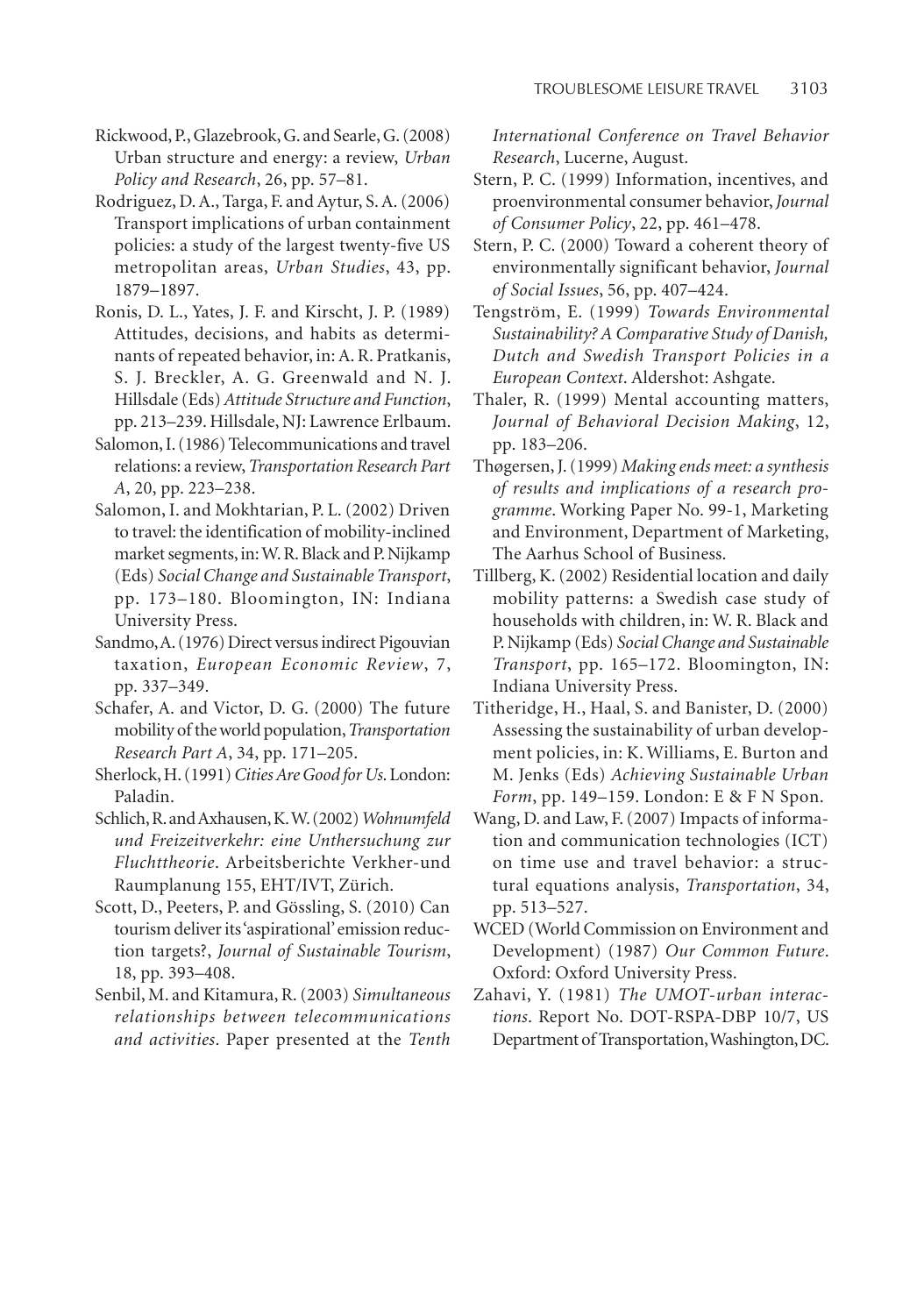| Table A1. Results from a multiple linear regression analysis of household energy consumption for transport |          |                                    |                                      |       |                          |       |         |                                                   |          |                                                        |                                      |       |
|------------------------------------------------------------------------------------------------------------|----------|------------------------------------|--------------------------------------|-------|--------------------------|-------|---------|---------------------------------------------------|----------|--------------------------------------------------------|--------------------------------------|-------|
|                                                                                                            |          |                                    | Everyday travel (kWh/capita/year)    |       |                          |       |         |                                                   |          | Leisure travel by plane <sup>s</sup> (kWh/capita/year) |                                      |       |
|                                                                                                            |          | Model $EI^{\emph{a}}$<br>$(n=650)$ | Model E2 <sup>a</sup><br>$(n = 671)$ |       | Model E3ª<br>$(n = 664)$ |       |         | Model L1ª<br>$(n = 733)$                          |          | Model L2ª<br>$(n = 762)$                               | Model L3 <sup>a</sup><br>$(n = 749)$ |       |
|                                                                                                            |          | Coefficient Significance           | Coefficient Significance             |       |                          |       |         | Coefficient Significance Coefficient Significance |          | Coefficient Significance Coefficient Significance      |                                      |       |
| I. Land-use<br>Constant                                                                                    | 1579     | 0.162                              | 1125                                 | 0.231 | 2056*                    | 0.037 | $3026*$ | 0.042                                             | 2442*    | 0.035                                                  | 1588                                 | 0.213 |
| characteristics                                                                                            |          |                                    |                                      |       |                          |       |         |                                                   |          |                                                        |                                      |       |
| Access to                                                                                                  |          |                                    |                                      |       |                          |       | $-969*$ | 0.024                                             | $-1017*$ | 0.016                                                  | $-910*$                              | 0.032 |
| private yard                                                                                               |          |                                    |                                      |       |                          |       |         |                                                   |          |                                                        |                                      |       |
| $(yes = 1)$<br>Land-use mix                                                                                | 5        | 0.580                              | $\circ$                              | 0.502 | 4                        | 0.659 |         |                                                   |          |                                                        |                                      |       |
| (percentage) <sup>b</sup>                                                                                  |          |                                    |                                      |       |                          |       |         |                                                   |          |                                                        |                                      |       |
| Residential                                                                                                | 22       | 0.691                              | 36                                   | 0.512 | 26                       | 0.638 | 142     | 0.068                                             | $172*$   | 0.024                                                  | $169*$                               | 0.028 |
| density <sup>c</sup>                                                                                       |          |                                    |                                      |       |                          |       |         |                                                   |          |                                                        |                                      |       |
| Distance to                                                                                                | $107**$  | 0.001                              | $112**$                              | 0.000 | $108**$                  | 0.000 | 20      | 0.651                                             | 38       | 0.372                                                  | 39                                   | 0.370 |
| city centre<br>$\left( \mathrm{km}\right)$                                                                 |          |                                    |                                      |       |                          |       |         |                                                   |          |                                                        |                                      |       |
| Distance to<br>local centre                                                                                | $233*$   | 0.036                              | 214                                  | 0.051 | 212                      | 0.051 | $-49$   | 0.705                                             | $-43$    | 0.728                                                  | $-24$                                | 0.846 |
| (lam)                                                                                                      |          |                                    |                                      |       |                          |       |         |                                                   |          |                                                        |                                      |       |
| II. Socioeconomic and sociodemographic background                                                          |          |                                    |                                      |       |                          |       |         |                                                   |          |                                                        |                                      |       |
| Second home                                                                                                |          |                                    |                                      |       |                          |       | $-293$  | 0.435                                             | $-272$   | 0.451                                                  | $-296$                               | 0.420 |
| $(yes = 1)$                                                                                                |          |                                    |                                      |       |                          |       |         |                                                   |          |                                                        |                                      |       |
| Age (year)                                                                                                 |          | 0.281                              | $\overline{a}$                       | 0.32  | $\sqrt{2}$               | 0.425 | $-16$   | 0.268                                             | $-18$    | 0.214                                                  | $-19$                                | 0.179 |
| Woman                                                                                                      | $-844**$ | 0.002                              | $-746**$                             | 0.004 | $-757**$                 | 0.004 | 45      | 0.900                                             | 58       | 0.865                                                  | $\triangleright$                     | 0.985 |
| $(yes = 1)$                                                                                                |          |                                    |                                      |       |                          |       |         |                                                   |          |                                                        |                                      |       |

Table A1. Results from a multiple linear regression analysis of household energy consumption for transport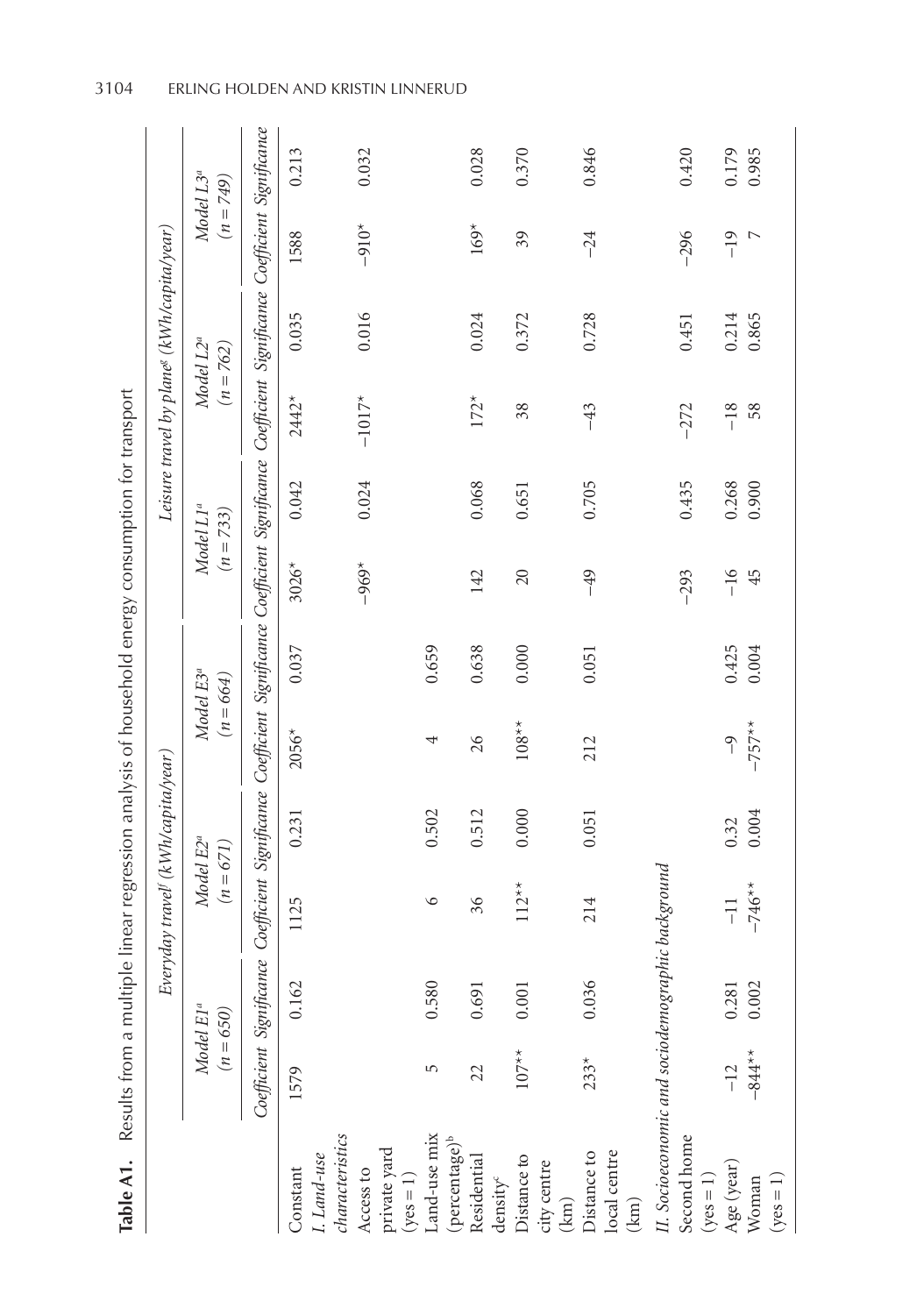|                                                                                                                                                            |          |           | Everyday travel <sup>y</sup> (kWh/capita/year)                                                                                                                                                       |       |          |           |          |           |                | Leisure travel by plane (kWh/capita/year) |           |       |
|------------------------------------------------------------------------------------------------------------------------------------------------------------|----------|-----------|------------------------------------------------------------------------------------------------------------------------------------------------------------------------------------------------------|-------|----------|-----------|----------|-----------|----------------|-------------------------------------------|-----------|-------|
|                                                                                                                                                            |          | Model E1ª | Model E2ª                                                                                                                                                                                            |       |          | Model E3ª |          | Model L1ª |                | Model L2ª                                 | Model L3ª |       |
|                                                                                                                                                            |          |           | $(n = 650)$ $(n = 671)$ $(n = 671)$ $(n = 664)$ $(n = 733)$ $(n = 762)$ $(n = 749)$ $\therefore$ $(n = 749)$ $\therefore$ $(n = 749)$ $\therefore$ $(n = 749)$ $\therefore$ $\therefore$ $(n = 749)$ |       |          |           |          |           |                |                                           |           |       |
| No regular<br>work                                                                                                                                         | $-1047*$ | 0.019     | $-967*$                                                                                                                                                                                              | 0.027 | $-943*$  | 0.030     | $-1100$  | 0.058     | $-1129*$       | 0.042                                     | $-1048$   | 0.064 |
|                                                                                                                                                            |          |           |                                                                                                                                                                                                      |       |          |           |          |           |                |                                           |           |       |
|                                                                                                                                                            | $174*$   | 0.034     | $183*$                                                                                                                                                                                               | 0.025 | $167*$   | 0.040     | $316**$  | 0.000     | $324**$        | 0.000                                     | $330**$   | 0.000 |
| (yes = 1)<br>Income<br>(100 000<br>NOK) <sup>4</sup><br>Nigher<br>education<br>education<br>(yes = 1) <sup><i>v</i></sup><br>(yes = 1) <sup><i>v</i></sup> |          |           |                                                                                                                                                                                                      |       |          |           |          |           |                |                                           |           |       |
|                                                                                                                                                            | $-99$    | 0.733     | $-85$                                                                                                                                                                                                | 0.763 | $-74$    | 0.791     | $872*$   | 0.029     | 760*           | 0.045                                     | $777*$    | 0.043 |
|                                                                                                                                                            |          |           |                                                                                                                                                                                                      |       |          |           |          |           |                |                                           |           |       |
|                                                                                                                                                            |          |           |                                                                                                                                                                                                      |       |          |           |          |           |                |                                           |           |       |
| ard public                                                                                                                                                 | $-664*$  | 0.016     | $-637*$                                                                                                                                                                                              | 0.019 | $-558*$  | 0.043     |          |           |                |                                           |           |       |
| transport                                                                                                                                                  |          |           |                                                                                                                                                                                                      |       |          |           |          |           |                |                                           |           |       |
| $(yes = 1)$                                                                                                                                                |          |           |                                                                                                                                                                                                      |       |          |           |          |           |                |                                           |           |       |
| Access to car<br>$(yes = 1)$                                                                                                                               | $1722**$ | 0.000     | $1784**$                                                                                                                                                                                             | 0.000 | $1582**$ | 0.000     | $-173.5$ | 0.921     | $\overline{7}$ | 0.988                                     | 194       | 0.689 |

Table A1. (Continued) **Table A1.** *(Continued)*